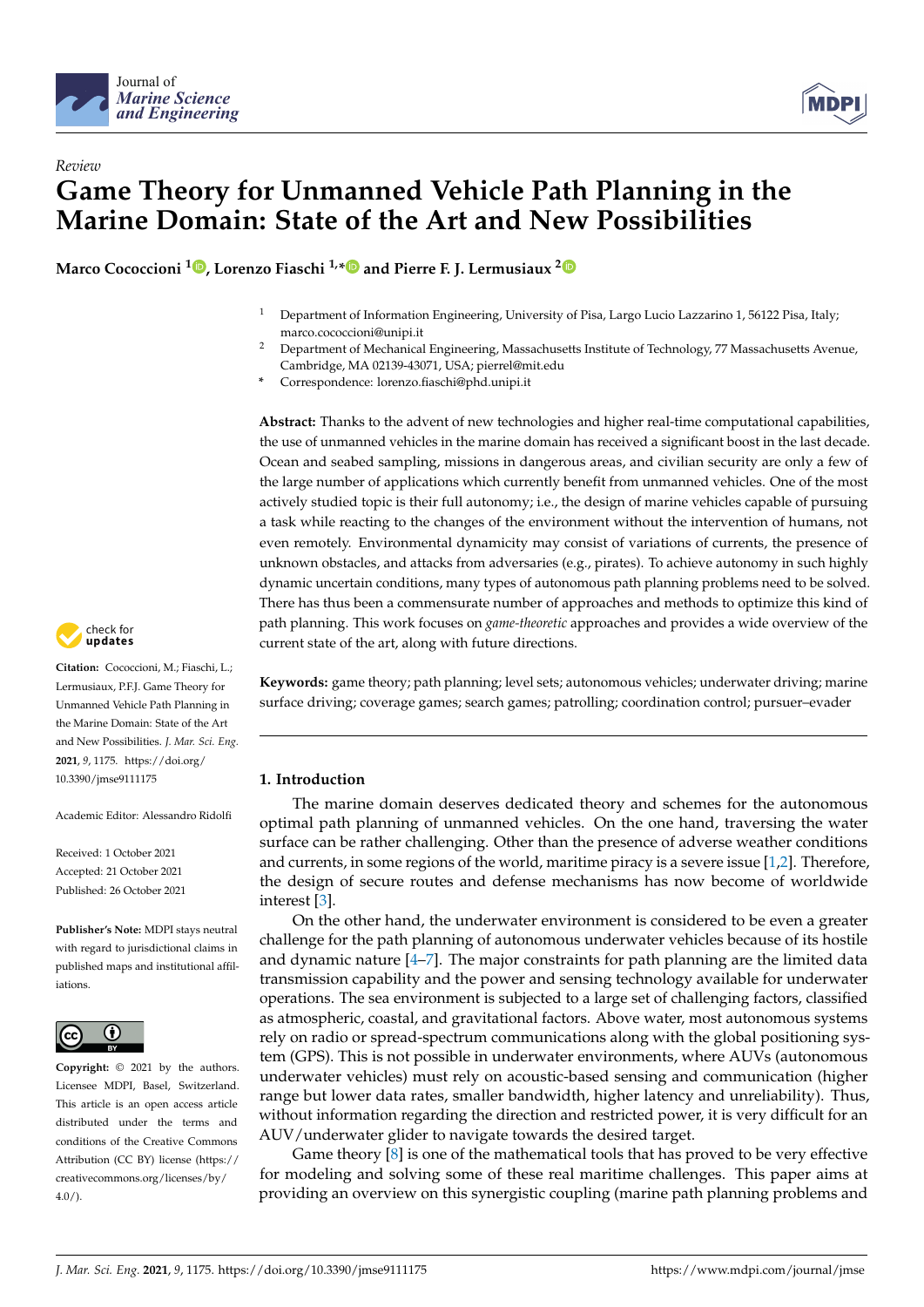game theory) by reviewing the state of the art. In fact, we propose the categorization of planning tasks in six game-theoretic classes: pursuit–evasion games, coverage games, search games, rendezvous games, coordination games, and patrolling games. Then, for each of them, we discuss concrete applications in the marine environment; e.g., the search for underwater mines or the surveillance of maritime routes.

The work is organized as follows: Section [2](#page-1-0) briefly recalls the game-theoretic background needed to understand the review; then, Sections [3–](#page-4-0)[7](#page-8-0) discuss marine autonomous path planning problem modeling in accordance with the six classes and their solution leveraging game-theoretic tools; Section [8](#page-10-0) proposes possible future research directions and potentially fruitful synergies; finally, Section [9](#page-11-5) summarizes the work and provides the conclusions.

## <span id="page-1-0"></span>**2. Game Theoretic Background**

This section recalls some fundamental knowledge that is useful for a better understanding of the work. We first review basic game-theoretic concepts and then introduce the path planning problems typically faced in the marine domain and tackled by gametheoretic tools.

# *2.1. Game Theory*

Game theory [\[8\]](#page-12-0) is a mathematical discipline that studies the interaction (either competitive or collaborative) between two or more rational agents, commonly called *players* The term *game* refers to the mathematical model that describes the interactions among the players: their possible strategies, their incomes (known as *payoffs*), the effect the environment can have on their choices, etc. Rarely, games can involve just one player; in these cases, an additional player is usually added to the game—known as *Nature*—in order to represent the uncertainty which affects the agent's choices [\[9\]](#page-12-1). Each game can be characterized by several properties; the next lines review the properties which concern the models discussed in this work. Details about them and further information can be found in  $[8-11]$  $[8-11]$  and references therein.

A game can be either *cooperative* or *non-cooperative* depending on the basic modeling unit: in the latter, this consists of an individual, while in the former, it is a group of individuals. Notice that in both the case the players can be considered as selfish agents: indeed, they always seek to maximize the utility of the basic modeling unit. A game is said to be *symmetric* if the players share the same set of strategies and their payoffs depend only on the strategy profile adopted—i.e., the strategies played by the agents—while the player who adopted a particular behavior is irrelevant. All other games are *asymmetric*. To model agents' stochastic behavior, a game can allow reasoning in terms of *mixed* strategies. Given a set of strategies Ω for a player, henceforth called *pure* strategies, the set of mixed strategies  $\Delta$  for the same player is defined as the set of all the possible probability distributions over Ω. Mixed strategies are particularly useful when considering *repeated* games; i.e., games that periodically allow the agents to interact and earn payoffs. The time horizon can vary depending on the game: it can be infinite, finite but unknown, finite and known, or null (in this case, the game is not a repeated game).

The choice of which strategy to adopt depends on a large number of aspects; however, the most important is the player's *utility function*: a function representing the agent's satisfaction concerning each possible strategy profile. Notice that this assumption does not prevent the losses of the opponents (or any other harmful interpretation of the interaction) to be represented by the utility function. One further decision element is the *information* the players have on the game, which is described by two orthogonal features: completeness and perfection. The information is said to be *complete* if the players are aware of all the properties of the participants: utility functions, sets of strategies, typology (e.g., risk-averse), etc. On the other hand, information is said to be *perfect* if, in a repeated game, the players are always aware (directly or indirectly) of all the previous choices (read moves) made by the participants. Finally, some strategies can be a priori discarded by a player because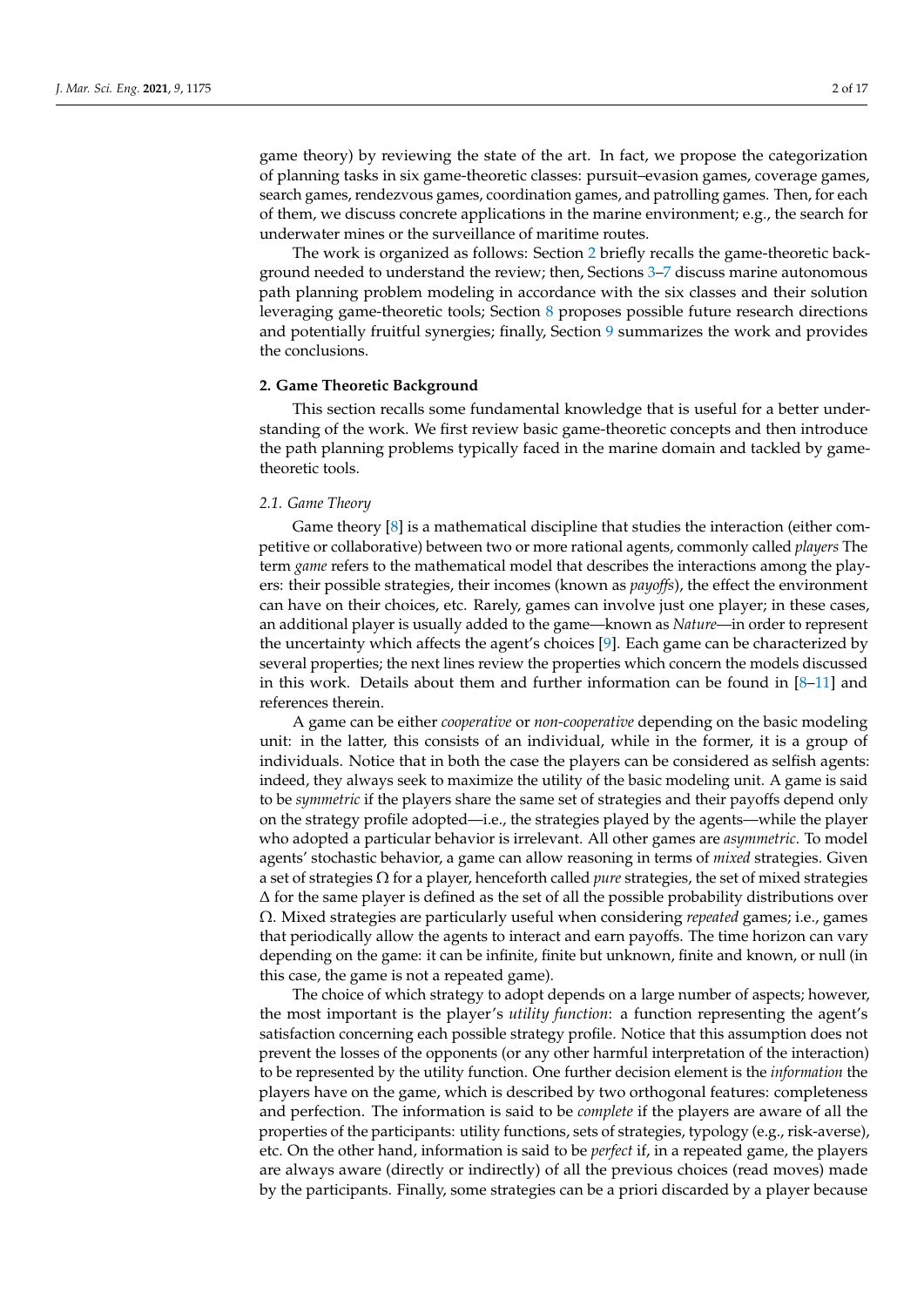they are *dominated*. A strategy is said to be dominated if there is another (mixed or pure) strategy that always yields, whatever the other players do, a strictly higher payoff.

Games can also be categorized in accordance to less elementary aspects. For instance, the property of being a *zero-sum* game comes from the fact that, regardless of the strategy profile adopted, the payoffs of all players always sum up to zero. In contrast, in the case that the set of pure strategies is discrete for all the players, the game is referred to as a *tensor* game. This because the outcome of any strategy profile can be represented by an entry of a properly built tensor where each dimension is associated to a player. If the game involves only two players, it is called a *bimatrix* game, as it is enough to have one matrix per player to model their strategical interaction. A two-player zero-sum game with discrete strategy spaces is simply a *matrix* game. Indeed, the losses of a player are the earnings of the other (zero-sum property), and therefore one single matrix is enough to summarize all the information. A *potential* game is a cooperative game where the incentive of all players to change their strategy can be expressed using a single global function called the potential function. A *bargaining* game admits either a cooperative and a non-cooperative interpretation. Both cases model a scenario in which the players have to find an agreement on the strategies to play; in case no agreement is found, the so called disagreement payoff (or better, the disagreement point in the payoff space) is assigned and the game ends. In the most common scenario, utility is not transferable, which means that it is not enough to propose a strategy profile where the overall income is greater the total disagreement payoff to find an agreement. *Stackelberg* games model scenarios where a subset of the players (referred to as *leaders*) acts before the remaining ones (the *followers*). In particular, the latter choose the strategy to adopt after having observed the ones adopted by the leaders and their effect on the game. A *differential* game involves players who jointly control (through their actions over time, as inputs) a dynamical system described by differential state equations. Hence, the game evolves over a continuous-time horizon, during which each player is interested in maximizing their utility. The latter depends on the state variable of the dynamic, i.e., the game, on the self-player's action variable (different actions can require different efforts to be implemented and be used as control input of the system), and also possibly on other players' actions. A game is said to model a *bilateral symmetric interaction* (BSI games) if the utility of each player can be decomposed into symmetric interaction terms which are bilaterally determined and a term depending only on the player's own strategy. As a corner case, two-person symmetric games are BSI games. *Intuitionistic fuzzy* games are a wider class of games in which payoffs are represented by intuitionistic fuzzy sets. This fact allows one to better model knowledge uncertainty, players' bounded rationality, hesitancy, and behavioral complexity. All the classical (or crisp) games are special cases of intuitionistic fuzzy games.

#### *2.2. Rationality of the Players*

The last argument to introduce is players' rationality. Without entering into this controversial topic too deeply, let us focus on the strategy profiles the players adopt while seeking to optimize their utility. In most cases, adopting a strategy that allows a player to achieve the maximum utility possible may result in a notably lesser payoff, since the outcome of a game also depends on the other players' choices. Put in another way, the greedy approach is usually very easy to punish by other agents. This fact has led to several definitions of strategy optimality and rational player behavior. Probably the most used notion in this sense is the *Nash equilibrium*: any strategy profile from which the unilateral deviation of one single player is of no benefit for them. *Stackelberg equilibria* represent the transposition of Nash equilibria to the case of Stackleberg (leader–follower) games. In spite of the clarity of what is meant by rationality in the previous two definitions, researchers argued that they do not truly model human beings' actual rationality. One of the alternatives derived from this debate is the *quantal response equilibrium* [\[12](#page-12-3)[,13\]](#page-12-4), which is emerging as a very promising approach to model human-bounded rationality [\[14,](#page-12-5)[15\]](#page-12-6). It suggests that instead of strictly maximizing utility, individuals respond stochastically in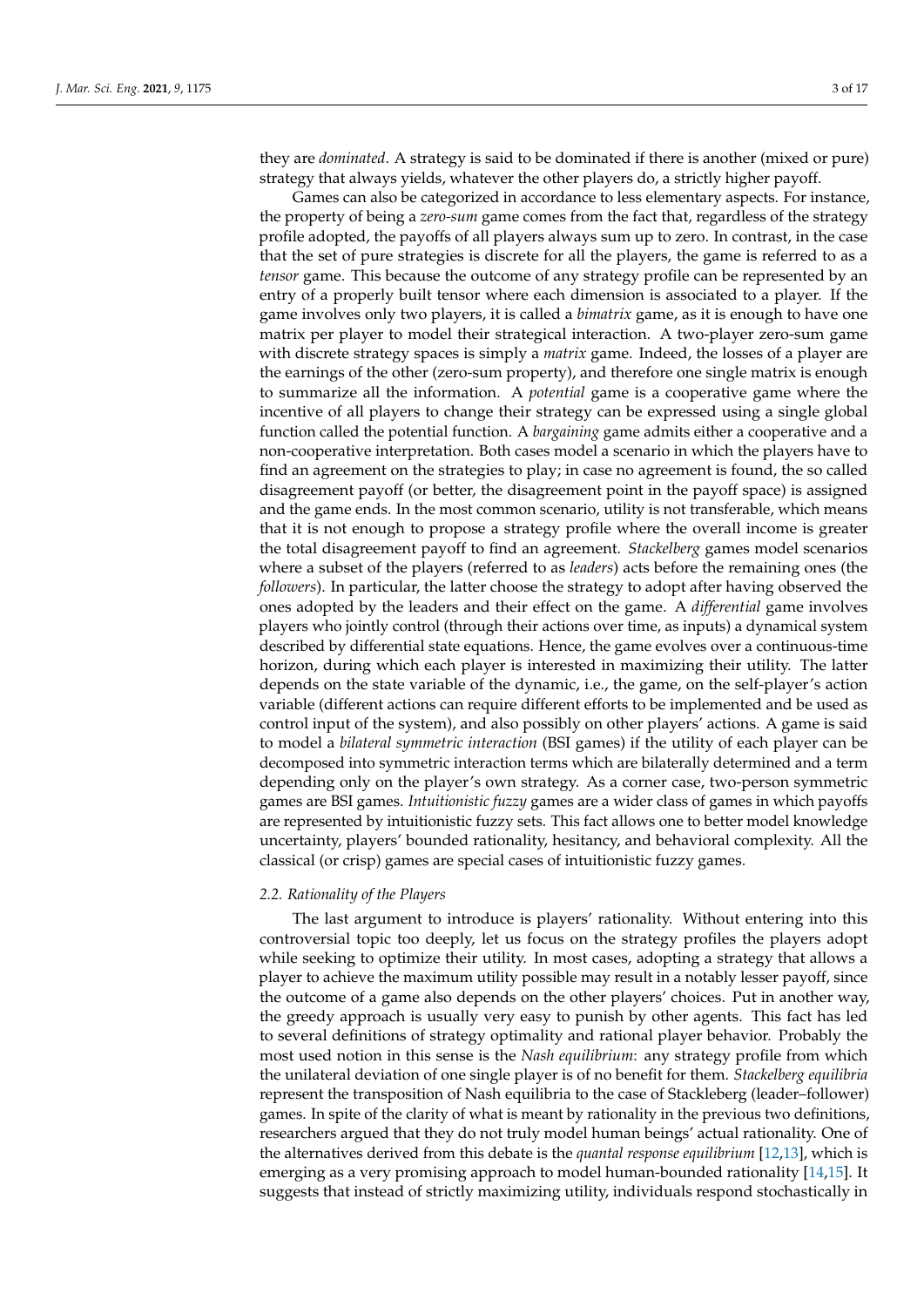games: the chance of selecting a non-optimal strategy increases as the cost of such an error decreases. In fact, the quantal response model assumes that humans choose better actions at a higher frequency, but with noise added to the decision making process.

#### *2.3. Path Planning Games in Marine Domain*

*Pursuit–evasion* games are a subclass of differential games introduced in 1965 by Isaacs [\[16\]](#page-12-7) that has received a large degree of attention since then, mainly for air combat scenarios. The basic version of a pursuit–evasion game consists of a two/three-dimensional environment and a time horizon (finite or infinite) and involves two players: the pursuer and the evader. From a theoretical point of view, the optimal strategies of the agents are given from the solution of a nonlinear, partial differential equation known as the Hamilton– Jacobi–Issacs (HJI) equation. However, the problem is far from being solved in practice, since solutions of HJI equations are not available in general. Level set schemes have however been shown to be very efficient at solving these governing planning equations [\[17–](#page-12-8)[21\]](#page-12-9), more so than graph search schemes [\[22\]](#page-12-10). They have been used onboard real ocean vehicles at sea [\[23\]](#page-12-11) and employed to solve pursuit–evasion games [\[24\]](#page-12-12) as reviewed in Section [3.](#page-4-0)

*Coverage* games are cooperative games with the goal of realizing a full and efficient coverage of an a priori unknown area by means of player movement. In case of autonomous vehicles, they are required to cooperatively scan the search area without human supervision. However, due to the lack of a priori knowledge of the exact obstacle locations, the trajectories of autonomous vehicles cannot be computed offline and need to be adapted as the environment is locally discovered. A typical scenario is sea surface oil spill cleaning [\[25](#page-12-13)[,26\]](#page-12-14).

*Search planning* games model the problem of scanning an area in search of something; e.g., undersea mines [\[27\]](#page-12-15). In this context, a good search plan is one that maximizes the efficiency of the search, expediting the discovery of the intended search objects while minimizing the number of search agents required to do so. However, false alarms compromise the efficacy of a search plan by disrupting search agents' capabilities to identify undersea objects of interest. When the detection is uncertain, an additional search effort must be applied to confirm or deny the nature of the contact. Search planning games are often one-person games (the searcher), while Nature plays the role of the hider of objects.

*Rendezvous* games are differential games that focus on generating optimal trajectories between a starting and a terminating point, away from hazardous regions and obstacles. Optimality may refer to several quality parameters; e.g., energy consumption or travel time. The game-theoretic aspect concerns how to model and solve the obstacle avoidance and, if so, the interaction between multiple autonomous vehicles along the path. As for pursuit–evasion games, the solution of the control problem is usually far from being easily computed, both in a closed form and numerically. For instance, the solution to the minimum time navigation problem in dynamic flows is governed by a Hamilton–Jacobi– Bellman equation [\[28\]](#page-12-16) (calculus of variations). Examples in path planning include the interception of ships [\[29\]](#page-12-17).

*Coordination* games seek to coordinate the motions of groups of vehicles, mobile sensors, and embedded robotic systems to be deployed over regions. These coordination tasks must be achieved while respecting communication constraints and with limited information about the state of the system. The motion cooperation may be achieved in several ways: from simply having more vehicles pursuing different pre-planned missions in different areas, to interaction among the vehicles during the mission, and to strict formation control [\[30](#page-12-18)[,31\]](#page-12-19).

*Patrolling* games describe security scenarios with limited resources, which prevent full security coverage at all times. Therefore, limited security resources must be deployed intelligently taking into account differences in priorities of targets requiring security coverage, the responses of the adversaries to the security posture, and potential uncertainty over the types, capabilities, knowledge, and priorities of the adversaries faced. Applications of patrolling games involve protecting critical national infrastructure and curtailing illegal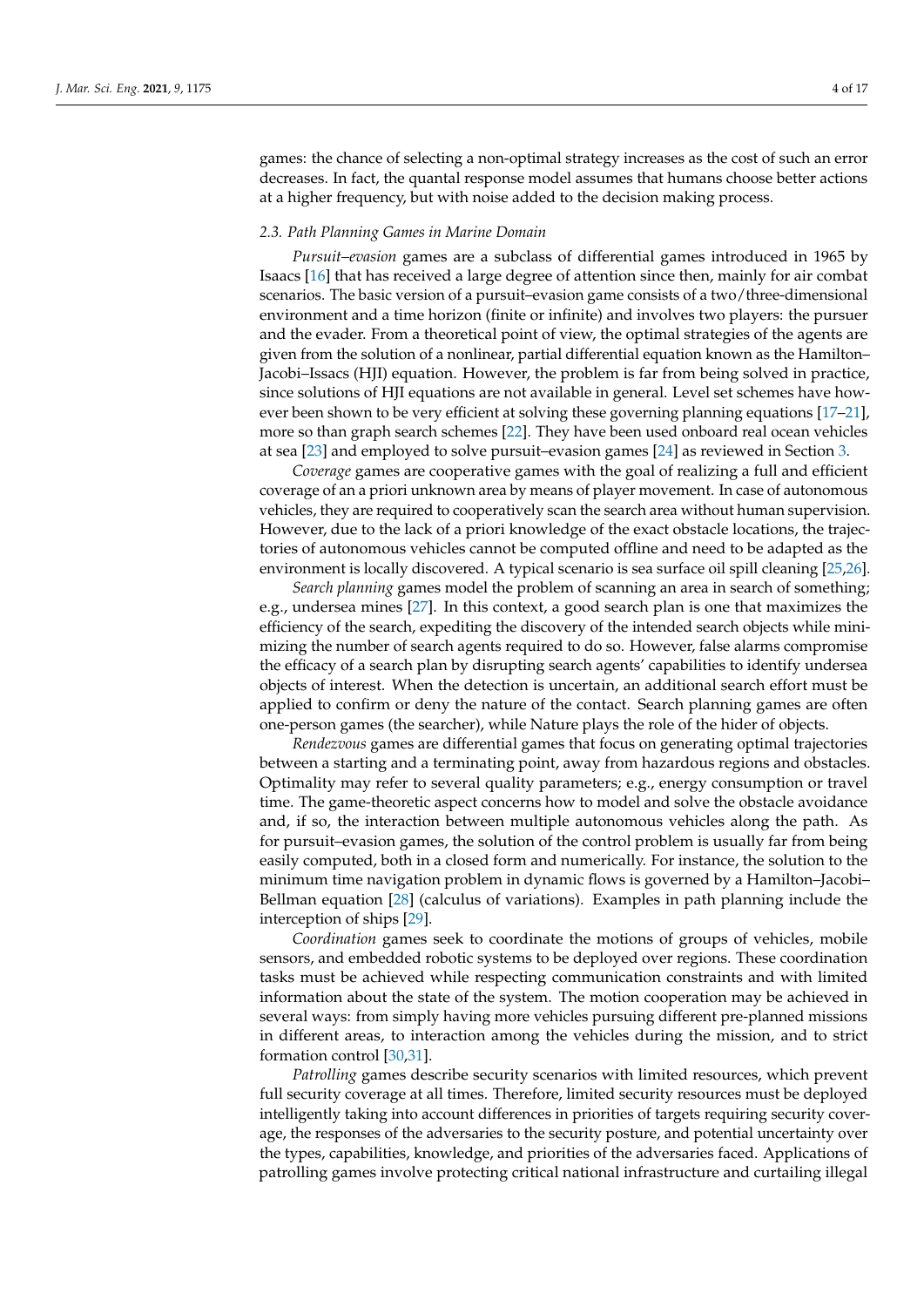smuggling (drugs, weapons, money, etc.), as well as protecting wildlife (fish and forests) from poachers and smugglers [\[32\]](#page-12-20).

In the next sections, we review the main contributions in the literature discussing each type of game and concerning the dynamic marine environment.

### <span id="page-4-0"></span>**3. Pursuit–Evasion Games**

This section reviews the major contributions about pursuit–evasion games. In [\[24\]](#page-12-12), a reachability-based approach is proposed to deal with the pursuit–evasion differential game between two players in the presence of dynamic environmental disturbances (e.g., winds, sea currents). In [\[33\]](#page-12-21), the authors extend the previous work to the case of multiple pursuers. In [\[29\]](#page-12-17), the authors validate the efficacy of the proposed methodology with testing in realistic data-assimilative simulated environments. A theoretical background and seminal studies on the use of this approach for path planning in marine environment can be found in [\[17,](#page-12-8)[34](#page-12-22)[,35\]](#page-12-23). Reachability-based approaches may also suggest interpretations according to Blackwell's approachability theory [\[36\]](#page-12-24). Indeed, the purser seeks for a time-dependent strategy that guarantees the approachability of any proper subset of their own target set; i.e., the evader's reachable set. The peculiar property here is that the target set also changes over time. An example of approachability theory applied to subsets of the target set is the geometric approach to multi-criterion reinforcement learning problems [\[37\]](#page-12-25).

Reinforcement learning is also at the core of [\[38\]](#page-13-0), where the problem of illegal and unreported fishing is modeled as a pursuit–evasion game between supervising autonomous vessels and poachers. The pursuer's optimal control is obtained by leveraging the fuzzy actor–critic learning algorithm [\[39,](#page-13-1)[40\]](#page-13-2). Here, both the actor and critic are modeled as fuzzy inference systems in order to cope with the natural uncertainty of the constantly changing environment, which reflects the noise and additional complexity in the action space. The effectiveness of the approach is evaluated on two different real world scenarios: the gulf of Lawrence (Canada) and bay of Fundy (Canada/USA).

In [\[41\]](#page-13-3), a model is presented for integrated trajectory planning for non-cooperative unmanned systems via multi-agent rolling-horizon games. The authors consider a multiplayer maritime pursuit–evasion game in which players have opposing quadratic cost functionals based on concepts from optimal trajectory programming. The model generates a system of equilibrium trajectories for all players via a mixed complementarity problem formulation using the KKT (Karush–Kuhn–Tucker) optimality conditions. Rolling-horizon foresight and uncertain obstacles are incorporated into the model, both of which improve model performance in determining feasible solutions. In [\[42\]](#page-13-4), the authors present a neural network-based approach to find an equilibrium solution (i.e., the players' optimal trajectories during the chase) via the minimax algorithm to an asymmetric skirmish between an unmanned underwater vehicle (UUV) and a manned submarine. In fact, each player is represented by a neural network which plays the role of the agent's cost function; i.e., the output of each neural network is the utility of the corresponding player. The input to the neural network is the vectorial representation of the current state of the repeated game as perceived by the player. Asymmetry is reflected by the fact that the agents have different capabilities, and they do not share the same view of the environment and its state. Notice that the desired output of the neural networks is unknown a priori. Therefore, weights inside the networks are tuned using an evolutionary approach, rather than the backpropagation learning algorithm: a genetic algorithm refines the players' strategies by improving the neural network, which outputs the state utility upon which the players actions are chosen. This means that the evolutionary procedure requires the game to be simulated over a number of steps until convergence to the Nash equilibrium. In [\[43\]](#page-13-5), the authors propose a cooperative dynamic maneuver decision-making algorithm based on intuitionistic fuzzy game theory. Fuzzy sets allow one to fully cope with underwater environments with different kinds of uncertainties. An ad-hoc particle swarm optimization method [\[44\]](#page-13-6) is used to compute the optimal strategy; i.e., the one that leads to the Nash equilibrium satisfying the intuitionistic fuzzy total order. To do this, the authors build a fuzzy pay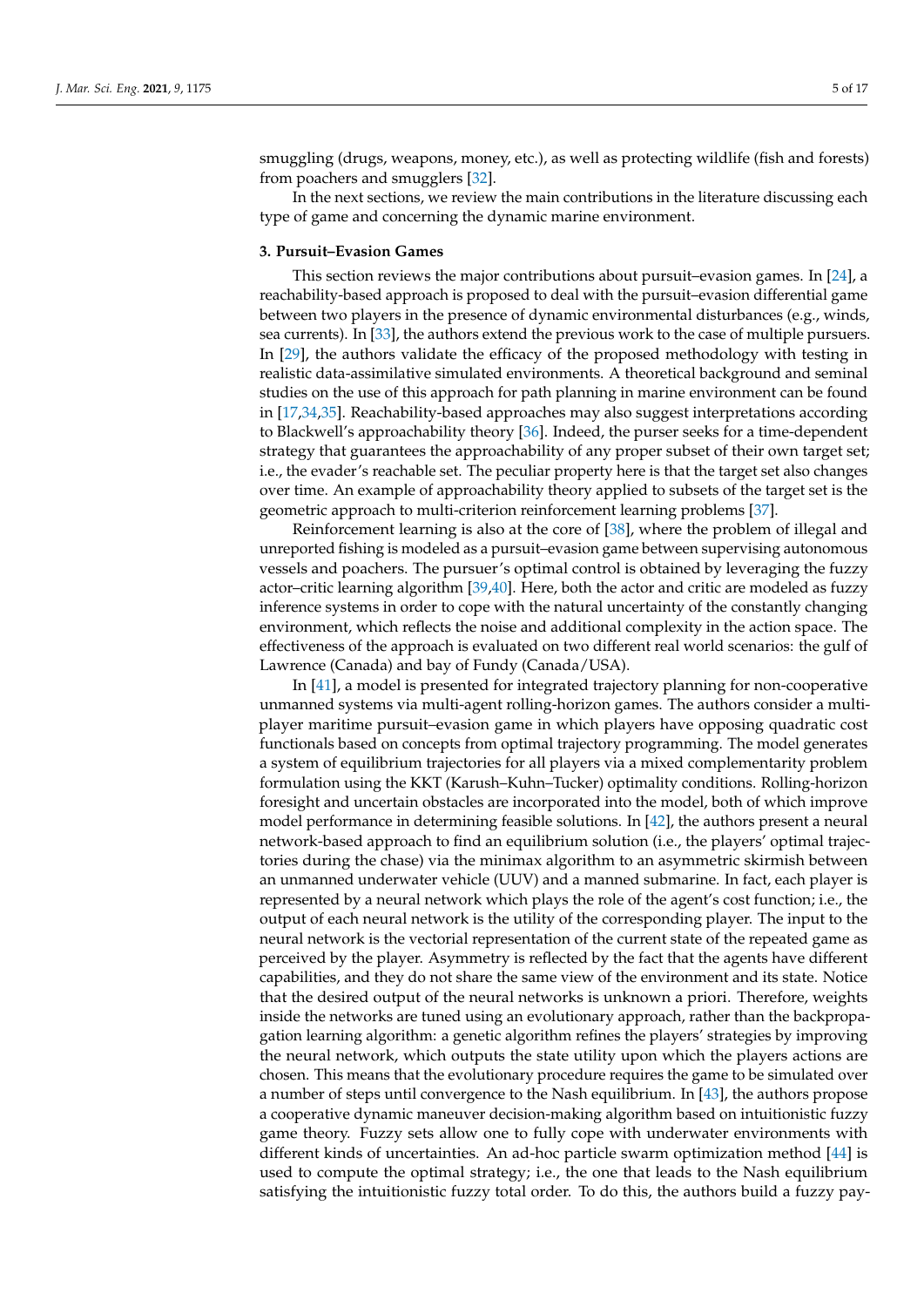ment matrix of the cooperative dynamic maneuver game from the fuzzy multiattribute evaluation of an AUV maneuver strategy. The use of intuitionistic fuzzy theory makes the expression of uncertain information more clear and accurate than the original fuzzy theory. The hesitancy better integrates in the model the underwater uncertainties such as the changeable marine environment, the complex background noise, and communication difficulties. As a case study, the pursuer–evader scenarios are considered. In  $[45]$ , the very same authors improve the previous work, also considering the marine environment and time sequence of situation information characteristic. To accomplish this task, they leverage fractional-order particle swarm optimization [\[46\]](#page-13-8). The latter is an enhanced version of the basic particle swarm optimization algorithm which mitigates the risk of becoming stuck in a local minimum by using fractional derivatives (rather than simply integer derivatives) a tool to provide a memory of the past events (with decreasing importance over time) of the search process [\[47\]](#page-13-9).

Finally, Table [1](#page-5-0) provides a classification of the aforementioned papers considering the approach used to solve the games adopted by each of them.

| Papers   |
|----------|
| [24, 33] |
| [38, 40] |
| [41]     |
| [42]     |
| [43.45]  |
|          |

<span id="page-5-0"></span>**Table 1.** Approaches to solve pursuit–evasion games and papers which use them.

#### **4. Coverage and Search Planning Games**

In [\[48\]](#page-13-10), a game-theoretic method is presented for the cooperative coverage of a priori unknown environments using a team of autonomous vehicles. The cooperative coverage method is based upon the concept of multi-resolution navigation, which consists of combining local navigation and global navigation. The main advantages of this algorithm are (i) the local navigation enables real-time locally optimal decisions with a reduced computational complexity by avoiding unnecessary global computations, and (ii) the global navigation offers a wider view of the area seeking for unexplored regions. This algorithm prevents autonomous vehicles from becoming trapped into local minima, which is commonly encountered in potential field-based algorithms. As a practical application, the authors investigate the cooperative oil spill cleaning of sea surfaces, even if the concepts can be applied to the general class of coverage problems. Nevertheless, the essential issue of the dynamic behavior of the oil spill is not modeled. In [\[49\]](#page-13-11), the authors introduce the possibility of unexpected vehicle failures during the coverage process. To cope with this, the authors propose the novel, distributed, and cooperative algorithm named CARE (Cooperative Autonomy for Resilience and Efficiency). In both the works, the scenario is modeled using the theory of Potential Games [\[50\]](#page-13-12), where the utility of each player is connected with a shared objective function for all players. In case of vehicle failures, CARE guarantees complete coverage by filling coverage gaps by the optimal reallocation of other agents. This provides a high level of resilience to the approach, albeit with a possibly small degradation in coverage time.

In [\[51,](#page-13-13)[52\]](#page-13-14), the authors address multiple UUV search planning to find hidden objects e.g., mines in undersea environments—where the sensor detection process is subject to false alarms with a geographically varying likelihood. The authors developed a game-theoretic approach to maximize the information flow that occurs as a multi-agent collaborative search is conducted over a bounded region. To accomplish this, they leverage search channel formalism [\[53\]](#page-13-15)—an information theoretic tool which models the information flow over small region (cells) of the search space. It allows the authors to compute the information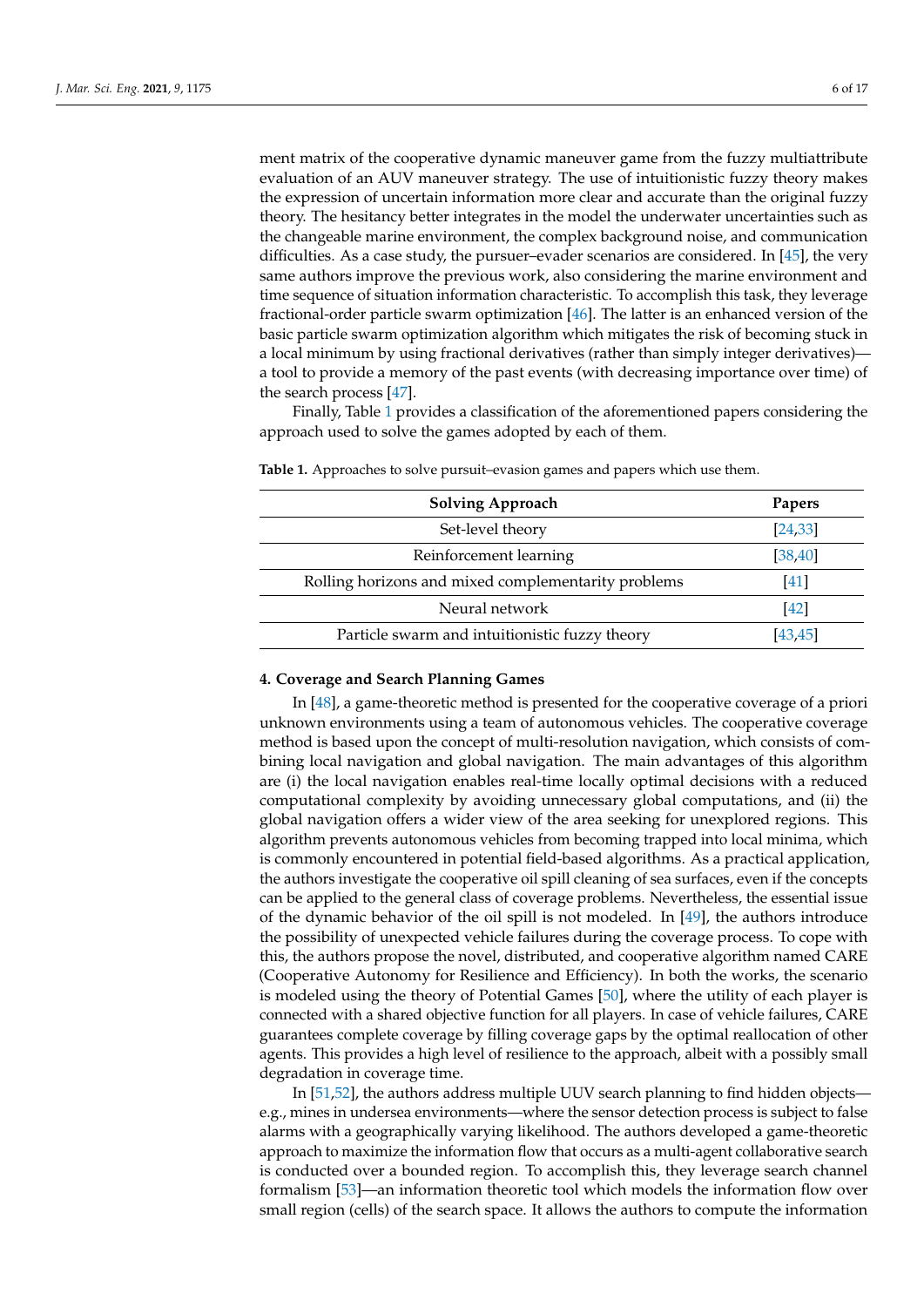measure of each cell as a function of searcher regional visitation. This translates in the execution of a Receiver Operator Characteristic (ROC) analysis [\[54\]](#page-13-16). It consists of the representation of the search channel quality as a ROC curve—a graphic which establishes the relationship between the probability of detecting the target object and the related probability of declaring false positives. This allows the authors to map the search strategies (reads the planning problem to choose the search path which maximizes the information collection) to the inference of ROC operating points; i.e., the detection thresholds that maximize search performance. In this way, the game payoff is represented by two terms: the cost due to the search effort and the benefit of the information collected. In [\[55\]](#page-13-17), a more detailed investigation of such search games is provided. In particular, it provides an analysis of the properties of the information measure in the channel and of the impact of having available multiple ROCs to choose from when generating information. In [\[56\]](#page-13-18), the authors further improve the model allowing different search horizons to be set within the area search game. Even if the study is conducted under very restrictive hypotheses, the preliminary evidence suggests a need to balance performance criterion satisfaction with the opportunity to accelerate the search by reacting to observed detection events. Additional studies leveraging ROC information for search planning are [\[57](#page-13-19)[,58\]](#page-13-20).

Finally, Table [2](#page-6-0) provides a classification of the aforementioned contributions, as a function of the solution scheme employed by each of them.

<span id="page-6-0"></span>

|  | <b>Table 2.</b> Approaches to solve coverage/search games and papers which use them |  |  |  |
|--|-------------------------------------------------------------------------------------|--|--|--|
|--|-------------------------------------------------------------------------------------|--|--|--|

| <b>Solving Approach</b>             | <b>Papers</b>    |
|-------------------------------------|------------------|
| Potential fields                    | [48, 49]         |
| Information theory and ROC analysis | [51, 52, 55, 56] |

### <span id="page-6-1"></span>**5. Rendezvous Games**

The naive version of rendezvous games—i.e., those involving only pursuers and targets—admits an interpretation as a corner case of pursuit–evasion games. In fact, one can see a fixed target as an evader which adopts the dumb strategy of staying still. Therefore, the reachability approaches discussed in Section [3](#page-4-0) are applicable as well. For instance, [\[18,](#page-12-26)[19,](#page-12-27)[21\]](#page-12-9) leverage these techniques for time-optimal path planning tasks and [\[59\]](#page-13-21) extends the previous works in stochastic scenarios, while [\[60\]](#page-13-22) also considers the problem of risk minimization when dealing with uncertainties. Other performance indicators are reasonable in addition to time; e.g., in [\[61\]](#page-13-23), the authors consider the problem of energyconsumption optimization. In [\[29\]](#page-12-17), the authors compute the optimal route to a moving target in a highly dynamic ocean environment with tides, strong currents, and wind and wave forcing. Using a level-set approach, they successfully guide the time-optimal vehicles through regions with the most favorable currents, avoiding islands and regions with adverse effects, and accounting for the ship wakes when present. In [\[62\]](#page-13-24), the authors study the issue of the optimal deviation from a planned path in case of encounters between ships. The authors propose two ways to model the problem: as a cooperative game and as a non-cooperative game. In particular, the latter falls in the category of zero-sum games, while both approaches are matrix-based; i.e., their optimal solution is a discretization of the continuous one. In both cases, the authors leveraged dual linear programming to find the Nash equilibria. Similarly, but in a less fine way, [\[63\]](#page-13-25) proposes an optimal path deviation due to mine encounters. The methodology considers the dynamic of the mines induced by sea currents along with deviation quality indexes (e.g., distance from target, presence of obstacles, etc.) to build a matrix zero-sum game against Nature. Linear programming is used to solve the problem as well. In [\[64\]](#page-13-26), the authors propose a strategy for a multiple UUVs rendezvous task in three-dimensional space. The goal is to make multiple UUVs starting at different positions converge at the same point (not necessarily simultaneously). The autonomous agents periodically exchange information about their own position through a distributed network whose topology is fixed a priori.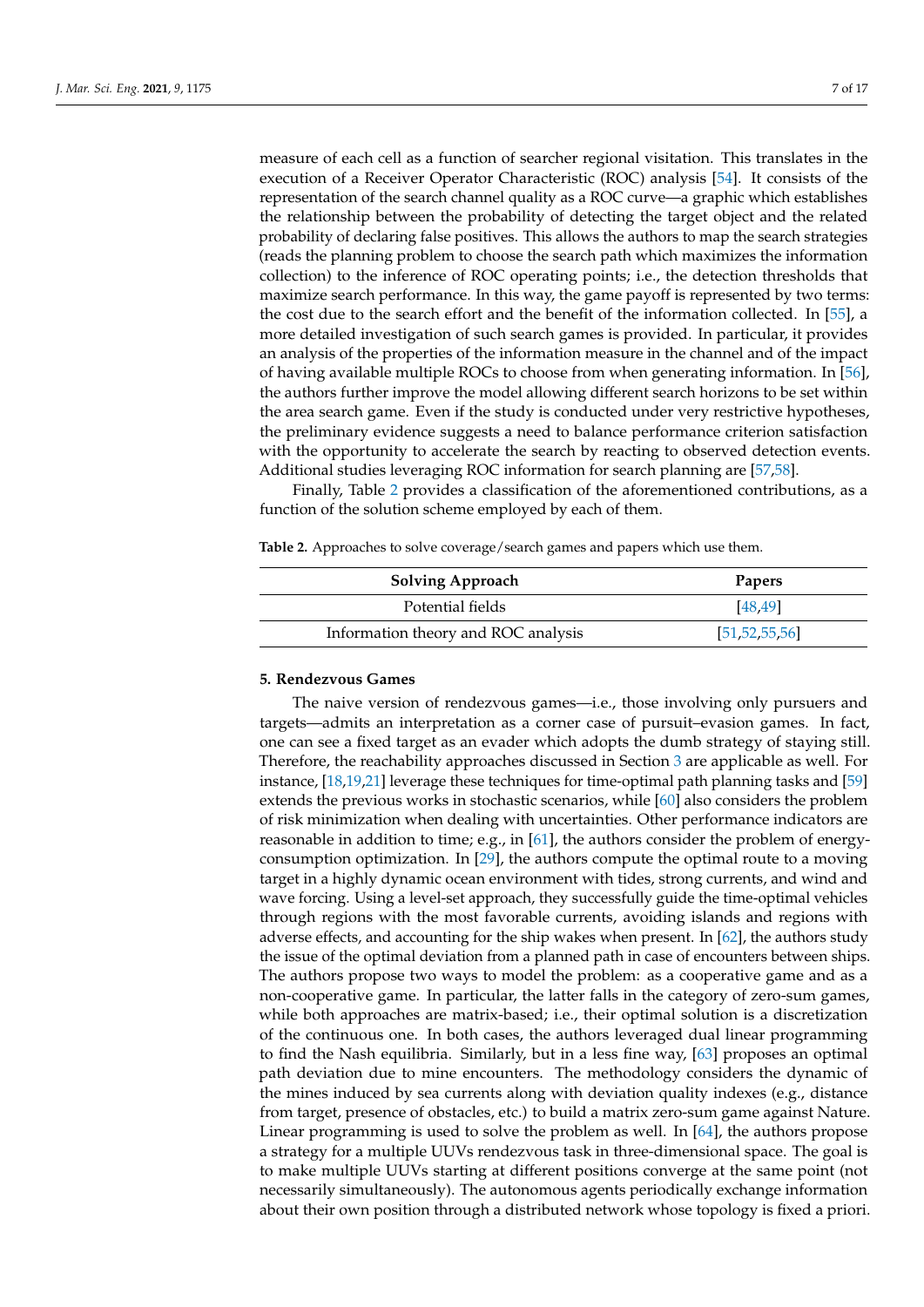The proposed approach is a distributed optimization algorithm based on cooperative game theory and bargain game theory: this means that even if the goal is common and the inter-vehicle communication must be preserved, each agent behaves in a way that seeks to optimize their own selfish utility; e.g., minimization of fuel consumption. At each time step, the vehicles exchange information and evaluate the probity of the others as a deviation from the common goal. Then, the waypoint tracking control of a single UUV is designed in accordance with the potential game framework, which outputs the optimal strategy (the temporary point to reach) considering both the selfish interests and the neighbors' probity.

Table [3](#page-7-0) classifies the aforementioned contributions, as a function of the solution scheme employed by each of them.

| $[18, 19, 21, 29, 59, -61]$ |
|-----------------------------|
| 62.63                       |
| [64]                        |
|                             |

<span id="page-7-0"></span>**Table 3.** Approaches to solving rendezvous games and papers which use them.

#### **6. Coordination Games**

In [\[65\]](#page-14-0), the authors present an approach to AUV multi-vehicle coordination and cooperation based on the formalism of potential game theory. It shows how very simple potential games can be used in order to stably steer an AUV formation in the position that best compromises between the target destination of each vehicle and the preservation of communication capabilities among the vehicles. To obtain such a goal, the authors leverage the preliminary results [\[66](#page-14-1)[,67\]](#page-14-2), where mechanisms to enforce cooperation among AUVs are designed. In [\[68\]](#page-14-3), a coordination control protocol is developed implementing a modified version of the Distributed Inhomogeneous Synchronous Learning algorithm [\[69\]](#page-14-4) that is able to cope with highly dynamic environments. The proposed modification allows robots to react efficiently to environmental changes; as a consequence, teams of unmanned marine robots can track a threat without knowing its behavior a priori, as in the case of asymmetric threats. Furthermore, the authors implement a tool for team sizing: given the maximum threat velocity, the tool determines the minimum number of marine robots to be used in the system guaranteeing the desired security level of the area. On the contrary, in [\[70\]](#page-14-5), the very same algorithm and the payoff-based Homogeneous Partially Irrational Play [\[71\]](#page-14-6) are extended to the case of low dynamic environments. This extension transforms the algorithms from action-oriented to trajectory-oriented optimizers. This allows them to deal with antagonistic goals; e.g., scenarios where intruders have to be tracked while patrolling the area around a reference ship. In [\[72\]](#page-14-7), the results in [\[65\]](#page-14-0) are improved by proposing a distributed control algorithm that guarantees the equilibria point stability in the large rather than just the local equilibrium. The work is built upon the well known artificial potential methodology, but the innovative element is the use of the passivity theory [\[73\]](#page-14-8). The study in [\[74\]](#page-14-9) overcomes a significant limitation of the previous approach; i.e., the static topology of the AUV communication network. The behavior of the group is made more flexible, with arbitrary split and join events, using an "energy tank" that is able to store and supply energy whenever required: exploiting this further passive element, the graph topology may change depending on the emerging needs of the mission. Finally, [\[75\]](#page-14-10) presents a general framework for coordinating a team of AUVs, mainly based on the previous two works. A very interesting aspect is the point of contact the authors highlight between their approach to model and control a network of agents and the peculiar class of potential games known as BSI games [\[76\]](#page-14-11). On the same basis, [\[77\]](#page-14-12) moves towards a novel interpretation of physical, multi-agent systems admitting a port-Hamiltonian representation [\[78\]](#page-14-13), providing a potential game-theoretic perspective. This paves the way for further studies and applications to autonomous path planning in marine environments.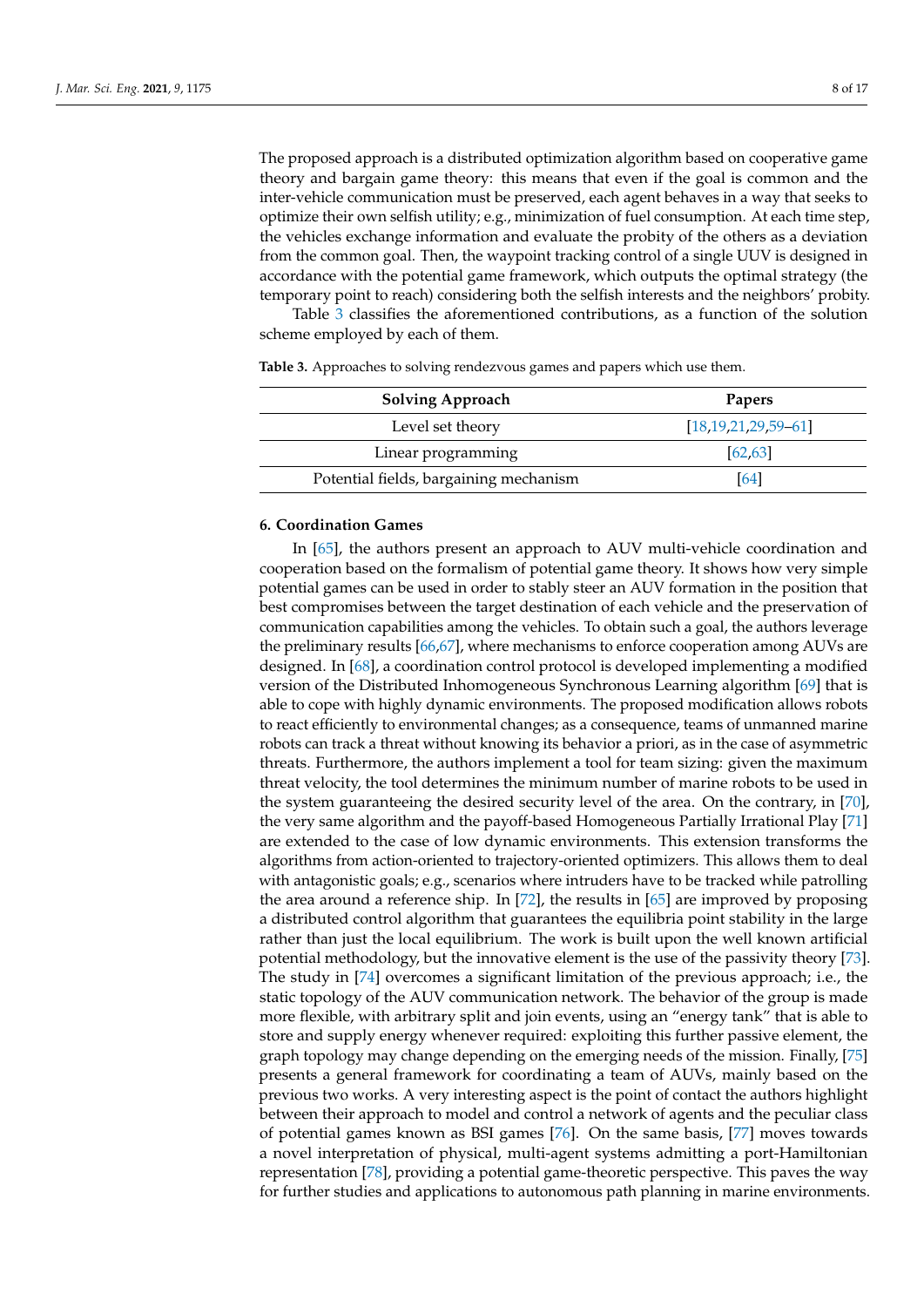In [\[79\]](#page-14-14), a further different coordination problem is considered. The goal of the UUV swarm is to keep a predefined formation while traveling towards a target in a leader– followers fashion. The control is realized by means of a mixed-value logic network, leveraging the semi-tensor product between matrices to cope with the huge amount of data that may be collected during the journey. This work inspired some advances, as reported in [\[64,](#page-13-26)[80,](#page-14-15)[81\]](#page-14-16). In particular, [\[64\]](#page-13-26) is reviewed in Section [5.](#page-6-1)

Finally, the level-set methods have also been used in this context to maintain the formation of ocean vehicles in dynamic environments [\[31\]](#page-12-19). After developing the theory, the authors provide realistic examples of groups of vehicles maintaining the shape of dynamic equilateral triangles, even though the vehicles operate in highly dynamic ocean simulations of the complex Philippines Archipelago.

Table [4](#page-8-1) classifies the aforementioned contributions, as a function of the solution scheme employed by each of them.

| <b>Solving Approach</b>                        | Papers               |
|------------------------------------------------|----------------------|
| Level set theory                               | $\lceil 31 \rceil$   |
| Potential fields                               | [65, 72, 74, 75, 77] |
| Search trees, mechanism design                 | 65                   |
| Distributed inhomogeneous synchronous learning | [68, 70]             |
| Passivity theory                               | [72, 74, 75, 77]     |
|                                                |                      |

<span id="page-8-1"></span>**Table 4.** Approaches to solving coordination games and papers which use them.

# <span id="page-8-0"></span>**7. Patrolling Games**

Modern game-theoretic approaches to maritime patrolling started with the USA Office of Naval Research Technical Report [\[82\]](#page-14-17). The authors consider a task to ensure secure transit in an area populated by three different agents: vessels, patrollers, and pirates. To properly model the game, one should consider the interaction among the three classes of players altogether. Since this is a complex problem, the authors suggest that they should be analyzed in pairs and solved iteratively in order to converge to a steady equilibrium. The pairwise game is far simpler than the overall model since it assumes the third player's strategy to be fixed and given a priori; the next lines briefly summarize them. The interaction between vessels and pirates is named by the authors as a *transit game*, and it is modeled as a zero-sum game where the former seeks for a randomized strategy over feasible startto-end paths in order to minimize the probability of being captured. On the other hand, the pirates are constrained to closed-loop trajectories which need to be optimized in order to maximize the probability of successful attacks without being intercepted by patrollers located according to a given distribution. The *transit grouping game* is the name given to the cooperative sub-game involving only vessels and patrollers. The goal is to create optimal groups based on their characteristics (e.g., speed) and their preferences (e.g., deadlines for cargo delivery). Finally, the *patrolling game* is the zero-sum game where the patrollers face pirates seeking for a time-dependent policy that minimizes the maximal probability that some vessel would be left unvisited. The work inspired several subsequent works [\[83](#page-14-18)[,84\]](#page-14-19) and real-world simulations (Indian Ocean and Gulf of Aden) [\[85–](#page-14-20)[87\]](#page-14-21).

In [\[88–](#page-14-22)[91\]](#page-15-0), the authors introduce and illustrate PROTECT—a game-theoretic system deployed by the United States Coast Guard in the port of Boston for scheduling their patrols—in more detail. The system is based on an attacker–defender Stackelberg game model and offers two key innovations: it rejects the assumption of perfect adversary rationality used in previous works relying on a quantal response model [\[12,](#page-12-3)[13\]](#page-12-4) of the adversary's behavior (which is known to better model human-based decision making processes), and it leverages a compact representation of the defender's strategy space by exploiting equivalence and dominance notions (which makes PROTECT efficient enough to solve real-world-sized problems). Experimental results on real data illustrate that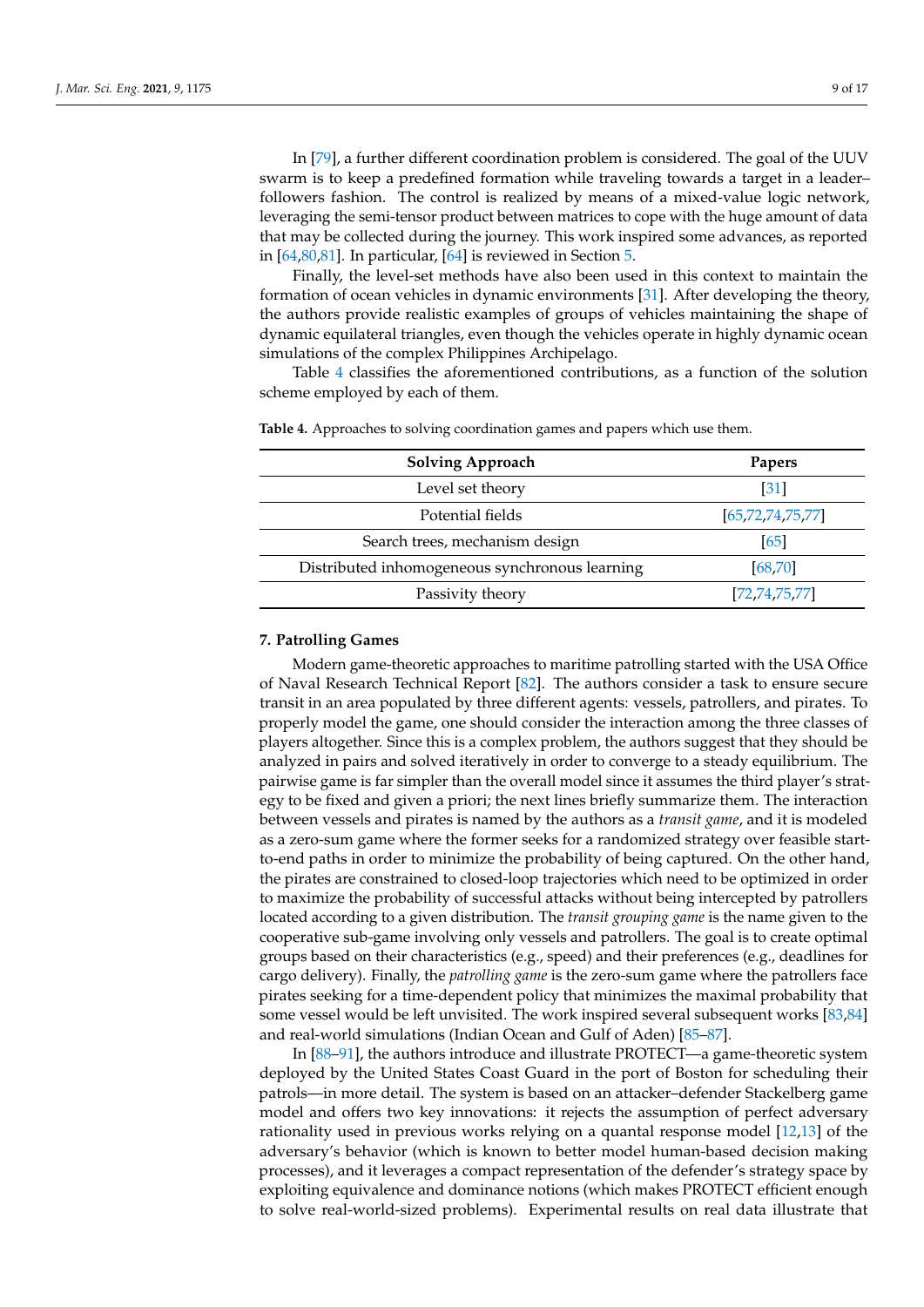PROTECT's quantal response model more robustly handles real-world uncertainties than a perfect rationality model. In [\[92\]](#page-15-1), the authors revisit the Stackelberg game model widely adopted for security purposes for the case of non-stationary targets. As an example of mobile targets, the authors suggest the escorting of ferries transiting in dangerous areas or the protection of refugee supply lines. The contribution of the work is fourfold: it proposes a new game model for multiple mobile defender resources and moving targets with a discretized strategy space for the defender and a continuous strategy space for the attacker; it implements an efficient linear-programming-based solution that uses a compact representation for the defender's mixed strategy, while accurately modeling the attacker's continuous strategy using a novel sub-interval analysis method; it discusses and analyzes multiple heuristic methods for equilibrium refinement to improve defender's strategy robustness; and it discusses approaches to sample actual defender schedules from the defender's mixed strategy. The detailed experimental analysis of the algorithm in the ferry protection domain supports the work.

Stackelberg games find applications also in naval resource allocation for illegal fishing prevention. In [\[93\]](#page-15-2), the authors implement a game-theoretic algorithm (ComPASS (Conservative Online Patrol Assistant)) based on repeated Stackelberg games that is able to perform well even in the case of scarce statistical data about the opponents. Its peculiarity is that it combines robust optimization and learning to make use of available data to update its recommendations. The algorithm shows robustness with respect to heterogeneous illegal fishers with bounded rationality when tested on the real environment of Gulf of Mexico. There are two limitations of the proposed approach: full observability of the defender's mixed strategy before each attack and the attacker's lag-free observation procedure. In [\[94\]](#page-15-3), the authors tackle these unrealistic assumptions, generating better-performing defending strategies by introducing the so-called Green Stackelberg games.

Furthermore, [\[95\]](#page-15-4) adopts Stackelberg games to implement efficient patrol strategies, this time with the purpose of protecting coral reef ecosystems. The methodology first represents the environment to patrol by constructing a transition graph with a timeline; then, it overcomes the issues resulting from the exponential growth of the defender's pure strategies by proposing a compact reformulation of the mixed strategies and solving the problem by means of a compact linear program [\[96\]](#page-15-5). The latter has a number of constraints equal to the number of attacker's strategies, which grows exponentially as well. To overcome this further issue, the authors propose to resort to a compact-strategy double-oracle algorithm on graphs [\[97\]](#page-15-6)—a procedure which optimizes the original problem by starting from solving a sub-game involving only a very small subset of each player's pure strategies. Then, it expands the players' strategy sets only if a unilateral deviation according to an unconsidered strategy is worthwhile for the deviant. The final solution is provably also an equilibrium to the original game [\[98\]](#page-15-7). The exploitation of the underneath graph structure allows one to further speed up the computations. In [\[99\]](#page-15-8), the authors introduce two further elements to the problem of patrolling a dangerous area with moving targets: projections in time and sub-area criticality. The former endows the attackers and patrollers with the ability to make decisions based not only on the current situation but also on the near-term/midterm expected evolution of the scenario. The second allows one to consider scenarios where some areas are preferable for an attack; e.g., due to the presence of support structures, refuges, etc. Simulations in the Gulf of Aden testify the efficacy of the approach. The case of dynamic targets is also studied in [\[100\]](#page-15-9) where a two-level Stackelberg repeated game is used to model the patroller–attacker interaction. The authors adopt a Bayesian approach to represent the uncertainty about the opponent's preferences due to the dynamic scenario. However, all the reasoning is developed only considering the current position of the vessels; i.e., it lacks any projection of the future. The temporal component affects the evolution of the game simply because the strategies are periodically recomputed, each time considering a static representation of the scenario. In [\[101\]](#page-15-10), the authors propose a new model for computing effective patrol strategies in Stackelberg games, showing its efficacy on a naval simulation. It leverages the extraproximal method [\[102\]](#page-15-11) and its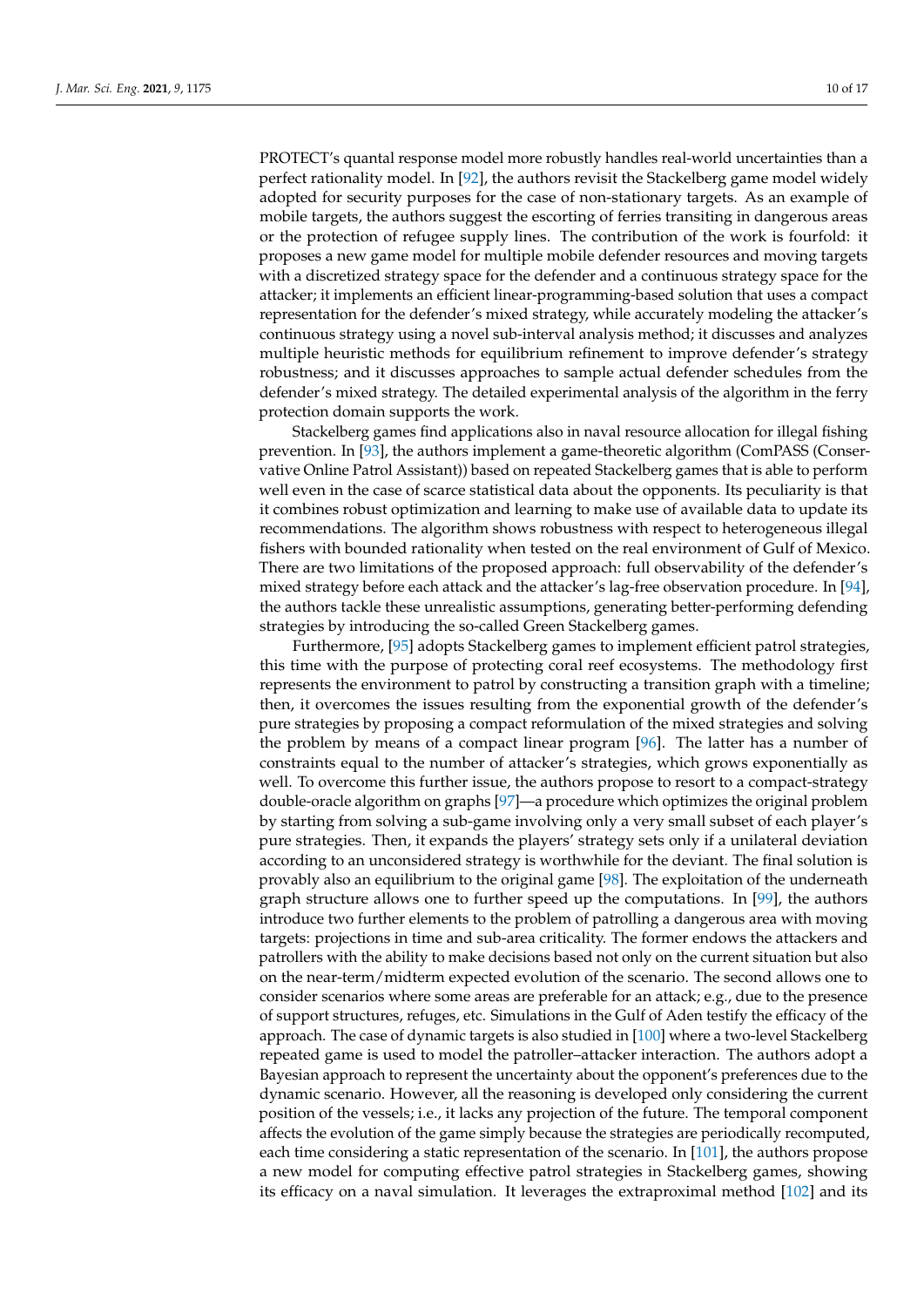extension to Markov chains, within which the unique Stackelberg/Nash equilibrium of the game is explicitly computed. Following the Kullback–Leibler divergence, the players' actions are fixed and the next-state distribution of the process is computed. The authors provide guarantees of algorithm convergence under a very mild hypothesis on attackers and defenders.

The Stackelberg game-based approaches and applications reviewed so far fall in the broader and recently very fruitful category of Stackelberg Security Games [\[103,](#page-15-12)[104\]](#page-15-13), which have applications from fighting poaching [\[105\]](#page-15-14) to auditing companies [\[106,](#page-15-15)[107\]](#page-15-16) and software testing [\[108\]](#page-15-17).

Table [5](#page-10-1) classifies the aforementioned contributions as a function of the solution scheme employed by each of them.

| <b>Solving Approach</b>             | Papers          |
|-------------------------------------|-----------------|
| Leader-follower model               | all             |
| Quantal response                    | $[88 - 91, 93]$ |
| Transition graphs                   | $[95]$          |
| Compact strategies                  | [92, 95]        |
| Linear Programming                  | [92, 95]        |
| Dynamic scenario                    | [99]            |
| Bayesian analysis                   | [100]           |
| Extraproximal method, Markov chains | $[101]$         |
|                                     |                 |

<span id="page-10-1"></span>**Table 5.** Approaches to solving patrolling games and papers which use them.

#### <span id="page-10-0"></span>**8. Opportunities and Way Ahead**

Concerning opportunities and the way ahead, an appealing research direction seems to be multi-objective game-theoretic path planning, especially in the case of priorities. For instance, in coordination games, more than one formation of AUVs may be acceptable, but the formation to adopt depends on both environmental feasibility and a strict preference relation. This means that the AUVs organize in accordance to the preferred formation until some external condition change (the maneuver space decreases, the environment becomes hostile, etc.) forces the swarm to adopt the second preferred formation. Another scenario may involve a search planning game where the players have to find more than one type of object—e.g., mines and shipwrecks—which are ordered by priority (the overall task may be to seek for shipwrecks, but the identification of underwater mines is crucial for the safety of both the search and the subsequent immersions). In this case, among all the possible paths that equally investigate the presence of mines, the one to take must maximize the information about the presence of shipwrecks as well. One further game which could benefit from a multi-objective approach (possibly prioritized) is the rendezvous game, where time and energy efficiency can be considered together along with other performance indicators such the complexity of driving, etc. In addition, patrolling games seem to naturally admit multiple objectives; e.g., the supervision of a certain area may concern the safety of set targets, some of which have higher importance than some others. Related examples involve planning the time-optimal missions of marine vehicles that visit a number of locations in highly dynamic ocean currents [\[109\]](#page-15-18). In this work, the authors solve realistic naval optimization problems—e.g., fastest inspections of multiple shipwrecks and harbors, as well as the clearance of multiple mines—in the highly complex Philippines Archipelago ocean region.

Recent advances for multi-objective prioritized optimization, whether lexicographic [\[110–](#page-15-19)[112\]](#page-15-20) or Pareto-lexicographic [\[113](#page-16-0)[–115\]](#page-16-1), have developed programming tools and algorithms that have given new life to the study of lexicographic game theory [\[116,](#page-16-2)[117\]](#page-16-3). As a consequence, the numerical study and solution of the practical problems mentioned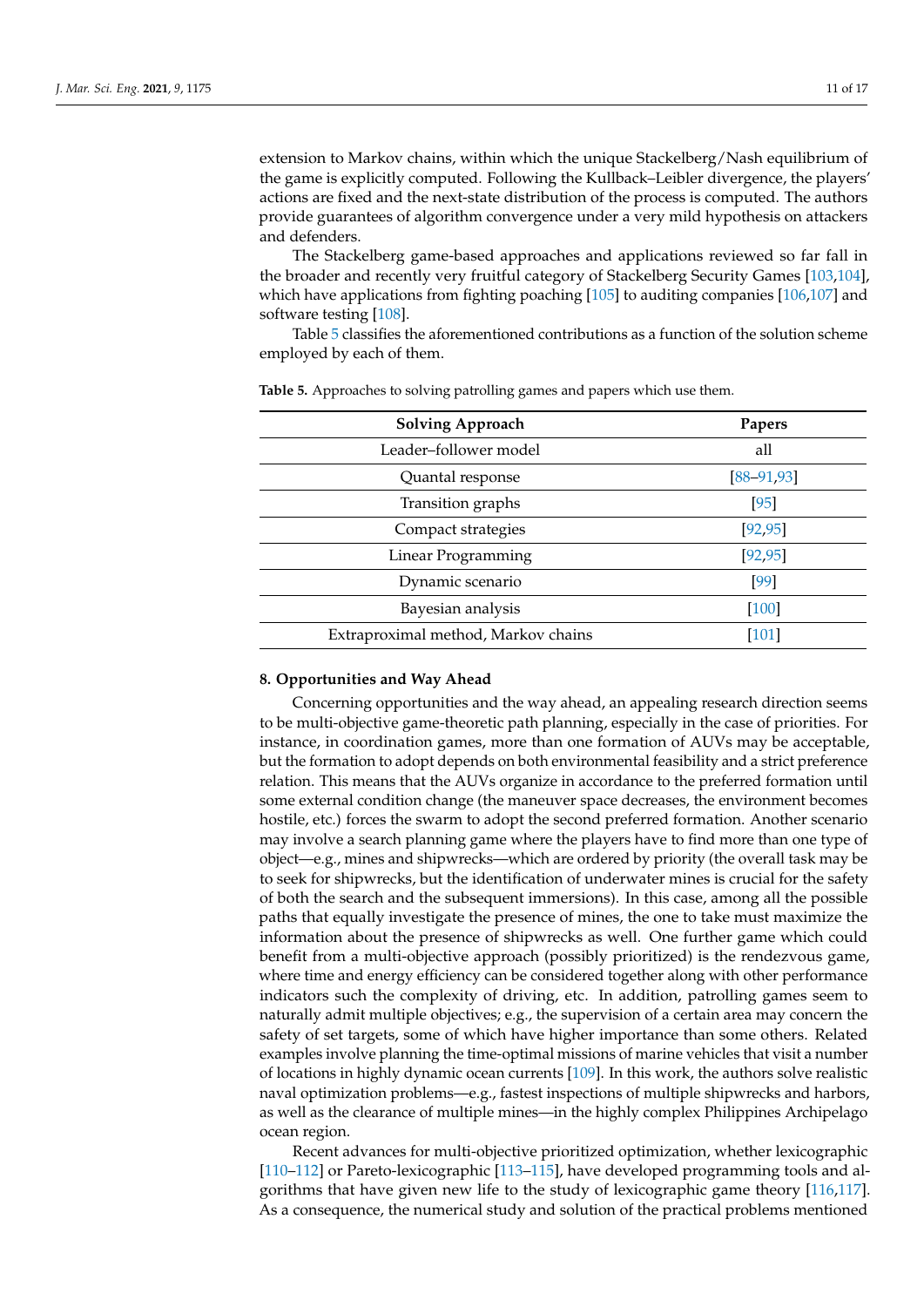above seem possible, possibly paving the way for a new approach to autonomous marine path planning.

## <span id="page-11-5"></span>**9. Conclusions**

This work reviewed the state of the art of game theory-based and game theoryrelated path planning techniques in marine domains. In doing so, a categorization of maritime tasks as game-theoretic models was first provided; then, for each category, the most relevant contributions were reviewed and discussed. The word relevance refers to either the novelty and importance of the studied scenario, the peculiarity of the technique adopted, or the superiority of the results achieved. Part of the effort was dedicated to providing glimpses of research opportunities and promising results. In particular, the use of multi-objective optimization for multi-task path planning seems to arise quite naturally. Examples include shipwreck searching in mined regions as well as multi-target patrolling and multi-formation autonomous vehicle coordination, to mention only a few applications. Moreover, it seems that the use of advanced numerical schemes may be of significant help in the case of prioritized tasks, as testified by the literature. Indeed, remarkable applications have been found in cars and general aviation aircraft design, lexicographic optimization, and lexicographic game theory. In summary, the interaction between (prioritized) multiobjective game-theoretic path planning and these advanced numerical schemes seems to be quite synergistic and may show fruitful results in the near future.

**Author Contributions:** The authors contributed equally to this contribution in of its phases. All authors have read and agreed to the published version of the manuscript.

**Funding:** This research was partially funded by the Italian Ministry of Education and Research (MIUR) in the framework of the CrossLab project (Departments of Excellence). PFJL thanks the Office of Naval Research for partial funding under the Grant N00014-14-1-0476 (Science of Autonomy—LEARNS).

**Conflicts of Interest:** The authors declare no conflict of interest. The funders had no role in the design of the study in the collection, analyses, or interpretation of data; in the writing of the manuscript, or in the decision to publish the results.

## **Abbreviations**

The following abbreviations are used in this manuscript:

- AUV Autonomous Underwater Vehicle
- UUV Unmanned Underwater Vehicle
- BSI Bilateral symmetric interaction
- KKT Karush–Kuhn–Tucker
- CARE Cooperative Autonomy for Resilience and Efficiency
- ROC Receiver Operator Characteristic

# **References**

- <span id="page-11-0"></span>1. Haywood, R.; Spivak, R. *Maritime Piracy*; Routledge: London, UK, 2013.
- <span id="page-11-1"></span>2. IMO. *Piracy Monthly Report*; Technical Report; International Maritime Organization: London, UK, 2021.
- <span id="page-11-2"></span>3. Bowden, A.; Hurlburt, K.; Aloyo, E.; Marts, C.; Lee, A. *The Economic Cost of Maritime Piracy*; Technical Report; One Earth Future Foundation, Oceans Beyond Piracy Project: Broomfield, CO, USA, 2010.
- <span id="page-11-3"></span>4. González-García, J.; Gómez-Espinosa, A.; Cuan-Urquizo, E.; García-Valdovinos, L.G.; Salgado-Jiménez, T.; Cabello, J.A.E. Autonomous underwater vehicles: Localization, navigation, and communication for collaborative missions. *Appl. Sci.* **2020**, *10*, 1256. [\[CrossRef\]](http://doi.org/10.3390/app10041256)
- 5. Panda, M.; Das, B.; Subudhi, B.; Pati, B.B. A comprehensive review of path planning algorithms for autonomous underwater vehicles. *Int. J. Autom. Comput.* **2020**, *17*, 321–352. [\[CrossRef\]](http://dx.doi.org/10.1007/s11633-019-1204-9)
- 6. Lermusiaux, P.F.J.; Lolla, T.; Haley, P.J., Jr.; Yigit, K.; Ueckermann, M.P.; Sondergaard, T.; Leslie, W.G. Science of Autonomy: Time-Optimal Path Planning and Adaptive Sampling for Swarms of Ocean Vehicles. In *Springer Handbook of Ocean Engineering: Autonomous Ocean Vehicles, Subsystems and Control*; Curtin, T., Ed.; Springer: Cham, Switzerland, 2016; Chapter 21; pp. 481–498. [\[CrossRef\]](http://dx.doi.org/10.1007/978-3-319-16649-0_21)
- <span id="page-11-4"></span>7. Lermusiaux, P.F.J.; Subramani, D.N.; Lin, J.; Kulkarni, C.S.; Gupta, A.; Dutt, A.; Lolla, T.; Haley, P.J., Jr.; Ali, W.H.; Mirabito, C.; et al. A Future for Intelligent Autonomous Ocean Observing Systems. *J. Mar. Res.* **2017**, *75*, 765–813. [\[CrossRef\]](http://dx.doi.org/10.1357/002224017823524035)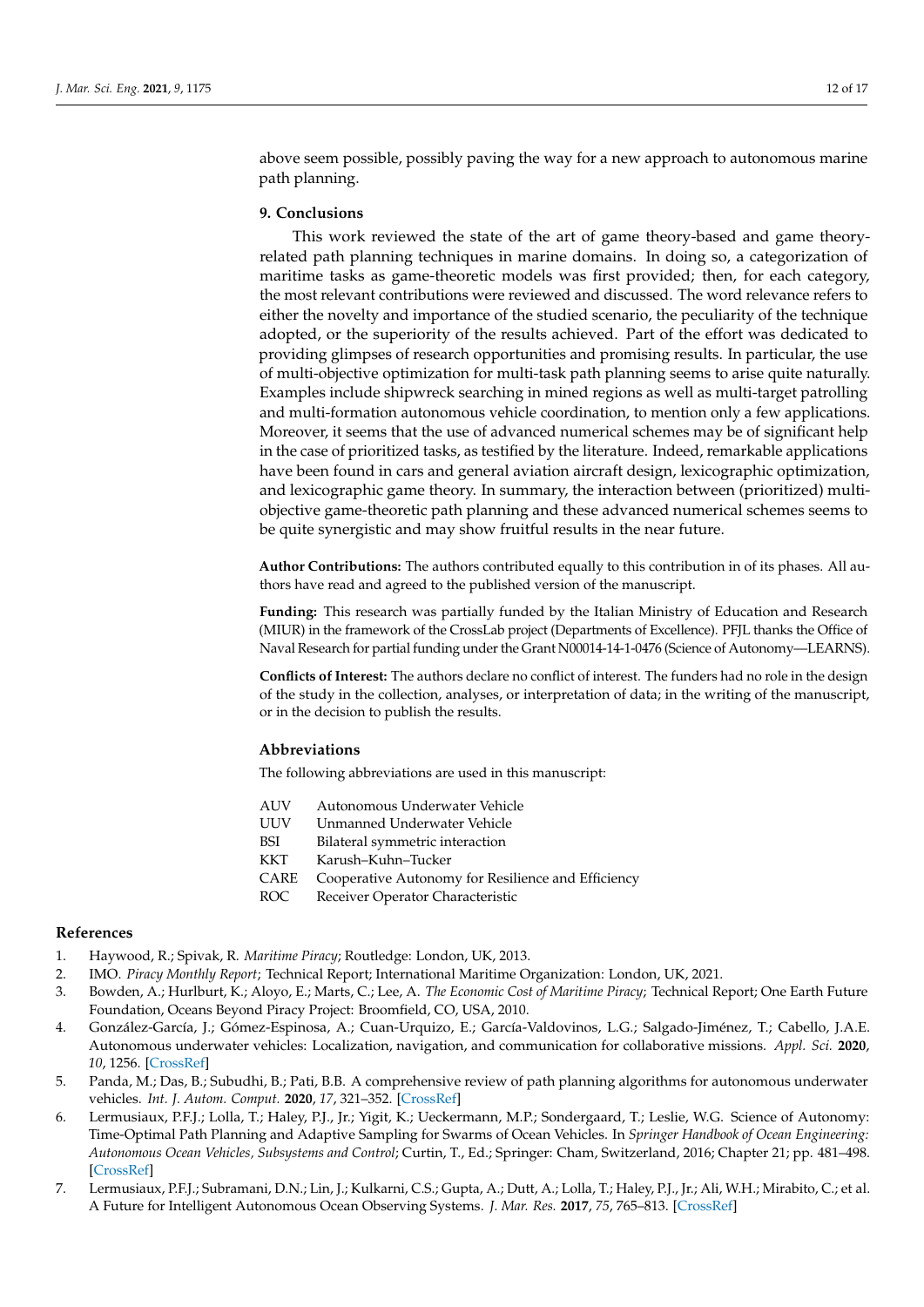- <span id="page-12-0"></span>8. Peters, H. *Game Theory: A Multi-Leveled Approach*; Springer: Berlin/Heidelberg, Germany, 2015.
- <span id="page-12-1"></span>9. Shoham, Y.; Leyton-Brown, K. *Multiagent Systems: Algorithmic, Game-Theoretic, and Logical Foundations*; Cambridge University Press: Cambridge, UK, 2008.
- 10. Ba¸sar, T.; Zaccour, G. *Handbook of Dynamic Game Theory*; Springer: Berlin/Heidelberg, Germany, 2018.
- <span id="page-12-2"></span>11. Li, D.F. *Decision and Game Theory in Management with Intuitionistic Fuzzy Sets*; Springer: Berlin/Heidelberg, Germany, 2014; Volume 308.
- <span id="page-12-3"></span>12. McKelvey, R.D.; Palfrey, T.R. Quantal response equilibria for normal form games. *Games Econ. Behav.* **1995**, *10*, 6–38. [\[CrossRef\]](http://dx.doi.org/10.1006/game.1995.1023)
- <span id="page-12-4"></span>13. McKelvey, R.D.; Palfrey, T.R. Quantal response equilibria for extensive form games. *Exp. Econ.* **1998**, *1*, 9–41. [\[CrossRef\]](http://dx.doi.org/10.1023/A:1009905800005)
- <span id="page-12-5"></span>14. Wright, J.R.; Leyton-Brown, K. Beyond equilibrium: Predicting human behavior in normal-form games. In Proceedings of the Twenty-Fourth AAAI Conference on Artificial Intelligence, Atlanta, GA, USA, 11–15 July 2010.
- <span id="page-12-6"></span>15. Camerer, C.F. *Behavioral Game Theory: Experiments in Strategic Interaction*; Princeton University Press: Princeton, NJ, USA, 2011.
- <span id="page-12-7"></span>16. Isaacs, R. Differential Games: A Mathematical Theory with Applications to Warfare and Pursuit, Control and Optimization; Courier Corporation: Washington, DC, USA, 1999.
- <span id="page-12-8"></span>17. Lolla, T.; Ueckermann, M.P.; Yiğit, K.; Haley, P.J., Jr.; Lermusiaux, P.F.J. Path planning in time dependent flow fields using level set methods. In Proceedings of the IEEE International Conference on Robotics and Automation (ICRA), Saint Paul, MN, USA, 14–18 May 2012; pp. 166–173. [\[CrossRef\]](http://dx.doi.org/10.1109/ICRA.2012.6225364)
- <span id="page-12-26"></span>18. Lolla, T.; Lermusiaux, P.F.J.; Ueckermann, M.P.; Haley, P.J., Jr. Time-Optimal Path Planning in Dynamic Flows using Level Set Equations: Theory and Schemes. *Ocean Dyn.* **2014**, *64*, 1373–1397. [\[CrossRef\]](http://dx.doi.org/10.1007/s10236-014-0757-y)
- <span id="page-12-27"></span>19. Lolla, T.; Haley, P.J., Jr.; Lermusiaux, P.F.J. Time-Optimal Path Planning in Dynamic Flows using Level Set Equations: Realistic Applications. *Ocean Dyn.* **2014**, *64*, 1399–1417. [\[CrossRef\]](http://dx.doi.org/10.1007/s10236-014-0760-3)
- 20. Subramani, D.N.; Haley, P.J., Jr.; Lermusiaux, P.F.J. Energy-optimal Path Planning in the Coastal Ocean. *J. Geophys. Res. Ocean.* **2017**, *122*, 3981–4003. [\[CrossRef\]](http://dx.doi.org/10.1002/2016JC012231)
- <span id="page-12-9"></span>21. Kulkarni, C.S.; Lermusiaux, P.F.J. Three-dimensional Time-Optimal Path Planning in the Ocean. *Ocean Model.* **2020**, *152*, 101644. [\[CrossRef\]](http://dx.doi.org/10.1016/j.ocemod.2020.101644)
- <span id="page-12-10"></span>22. Mannarini, G.; Subramani, D.N.; Lermusiaux, P.F.J.; Pinardi, N. Graph-Search and Differential Equations for Time-Optimal Vessel Route Planning in Dynamic Ocean Waves. *IEEE Trans. Intell. Transp. Syst.* **2020**, *21*, 1–13. [\[CrossRef\]](http://dx.doi.org/10.1109/TITS.2019.2935614)
- <span id="page-12-11"></span>23. Subramani, D.N.; Lermusiaux, P.F.J.; Haley, P.J., Jr.; Mirabito, C.; Jana, S.; Kulkarni, C.S.; Girard, A.; Wickman, D.; Edwards, J.; Smith, J. Time-Optimal Path Planning: Real-Time Sea Exercises. In Proceedings of the Oceans'17 MTS/IEEE Conference, Aberdeen, UK, 19–22 June 2017; doi:10.1109/OCEANSE.2017.8084776. [\[CrossRef\]](http://dx.doi.org/10.1109/OCEANSE.2017.8084776)
- <span id="page-12-12"></span>24. Sun, W.; Tsiotras, P.; Lolla, T.; Subramani, D.N.; Lermusiaux, P.F.J. Pursuit-Evasion Games in Dynamic Flow Fields via Reachability Set Analysis. In Proceedings of the 2017 American Control Conference (ACC), Seattle, WA, USA, 24–26 May 2017; pp. 4595–4600. [\[CrossRef\]](http://dx.doi.org/10.23919/ACC.2017.7963664)
- <span id="page-12-13"></span>25. Kakalis, N.M.; Ventikos, Y. Robotic swarm concept for efficient oil spill confrontation. *J. Hazard. Mater.* **2008**, *154*, 880–887. [\[CrossRef\]](http://dx.doi.org/10.1016/j.jhazmat.2007.10.112)
- <span id="page-12-14"></span>26. Bhattacharya, S.; Heidarsson, H.; Sukhatme, G.S.; Kumar, V. Cooperative control of autonomous surface vehicles for oil skimming and cleanup. In Proceedings of the 2011 IEEE International Conference on Robotics and Automation, Shanghai, China, 9–13 May 2011; pp. 2374–2379.
- <span id="page-12-15"></span>27. Abreu, N.; Matos, A. Minehunting mission planning for autonomous underwater systems using evolutionary algorithms. *Unmanned Syst.* **2014**, *2*, 323–349. [\[CrossRef\]](http://dx.doi.org/10.1142/S2301385014400081)
- <span id="page-12-16"></span>28. Bryson, A.E.; Ho, Y.C. *Applied Optimal Control: Optimization, Estimation, and Control*; Routledge: London, UK, 2018.
- <span id="page-12-17"></span>29. Mirabito, C.; Subramani, D.N.; Lolla, T.; Haley, P.J., Jr.; Jain, A.; Lermusiaux, P.F.J.; Li, C.; Yue, D.K.P.; Liu, Y.; Hover, F.S.; et al. Autonomy for Surface Ship Interception. In Proceedings of the Oceans'17 MTS/IEEE Conference, Aberdeen, UK, 19–22 June 2017; doi:10.1109/OCEANSE.2017.8084817. [\[CrossRef\]](http://dx.doi.org/10.1109/OCEANSE.2017.8084817)
- <span id="page-12-18"></span>30. Bellingham, J.G.; Zhang, Y.; Godin, M.A. *Autonomous Ocean Sampling Network-II (Aosn-II): Integration and Demonstration of Observation and Modeling*; Technical Report; Monterey Bay Aquarium Research Institute: Moss Landing CA, USA, 2009.
- <span id="page-12-19"></span>31. Lolla, T.; Haley, P.J., Jr.; Lermusiaux, P.F.J. Path planning in multiscale ocean flows: Coordination and dynamic obstacles. *Ocean Model.* **2015**, *94*, 46–66. [\[CrossRef\]](http://dx.doi.org/10.1016/j.ocemod.2015.07.013)
- <span id="page-12-20"></span>32. Tambe, M.; Jiang, A.X.; An, B.; Jain, M. Computational game theory for security: Progress and challenges. In Proceedings of the AAAI Spring Symposium on Applied Computational Game Theory, Stanford, CA, USA, 24–26 March 2014.
- <span id="page-12-21"></span>33. Sun, W.; Tsiotras, P.; Lolla, T.; Subramani, D.N.; Lermusiaux, P.F. Multiple-pursuer/one-evader pursuit–evasion game in dynamic flowfields. *J. Guid. Control Dyn.* **2017**, *40*, 1627–1637. [\[CrossRef\]](http://dx.doi.org/10.2514/1.G002125)
- <span id="page-12-22"></span>34. Yiğit, K. Path Planning Methods for Autonomous Underwater Vehicles. Ph.D. Thesis, Massachusetts Institute of Technology, Cambridge, MA, USA, 2011.
- <span id="page-12-23"></span>35. Lolla, T.; Lermusiaux, P.F.J.; Ueckermann, M.P. *Modified Level Set Approaches for the Planning of Time-Optimal Paths for Swarms of Ocean Vehicles*; MSEAS Report; Department of Mechanical Engineering, Massachusetts Institute of Technology: Cambridge, MA, USA, 2014.
- <span id="page-12-24"></span>36. Blackwell, D. An analog of the minimax theorem for vector payoffs. *Pac. J. Math.* **1956**, *6*, 1–8. [\[CrossRef\]](http://dx.doi.org/10.2140/pjm.1956.6.1)
- <span id="page-12-25"></span>37. Mannor, S.; Shimkin, N. A geometric approach to multi-criterion reinforcement learning. *J. Mach. Learn. Res.* **2004**, *5*, 325–360.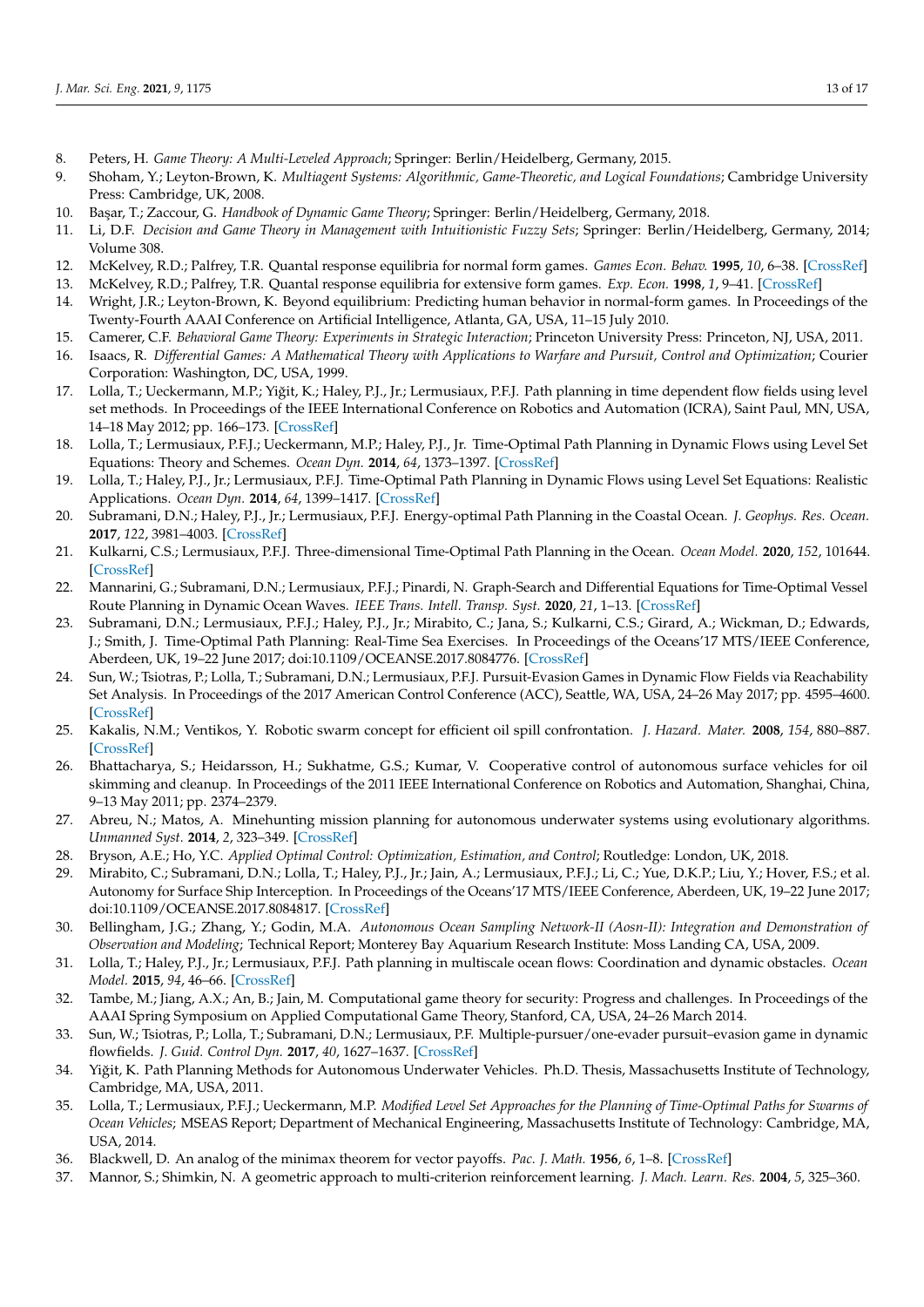- <span id="page-13-0"></span>38. Akinbulire, T.; Schwartz, H.; Falcon, R.; Abielmona, R. A reinforcement learning approach to tackle illegal, unreported and unregulated fishing. In Proceedings of the 2017 IEEE Symposium Series on Computational Intelligence (SSCI), Honolulu, HI, USA, 27 November–1 December 2017; pp. 1–8.
- <span id="page-13-1"></span>39. Jouffe, L. Fuzzy inference system learning by reinforcement methods. *IEEE Trans. Syst. Man Cybern. Part C (Appl. Rev.)* **1998**, *28*, 338–355. [\[CrossRef\]](http://dx.doi.org/10.1109/5326.704563)
- <span id="page-13-2"></span>40. Schwartz, H.M. *Multi-Agent Machine Learning: A Reinforcement Approach*; John Wiley & Sons: Hoboken, NJ, USA, 2014.
- <span id="page-13-3"></span>41. Quigley, K.J.; Gabriel, S.A.; Azarm, S. Multiagent Unmanned Vehicle Trajectories With Rolling-Horizon Games. *Mil. Oper. Res.* **2020**, *25*, 43–61.
- <span id="page-13-4"></span>42. Dzieńkowski, B.J.; Strode, C.; Markowska-Kaczmar, U. Employing game theory and computational intelligence to find the optimal strategy of an Autonomous Underwater Vehicle against a submarine. In Proceedings of the 2016 Federated Conference on Computer Science and Information Systems (FedCSIS), Gdansk, Poland, 11–14 September 2016; pp. 31–40.
- <span id="page-13-5"></span>43. Liu, L.; Zhang, L.; Zhang, S.; Cao, S. Multi-UUV cooperative dynamic maneuver decision-making algorithm using intuitionistic fuzzy game theory. *Complexity* **2020**, *2020*, 2815258. [\[CrossRef\]](http://dx.doi.org/10.1155/2020/2815258)
- <span id="page-13-6"></span>44. Bonyadi, M.R.; Michalewicz, Z. Particle swarm optimization for single objective continuous space problems: A review. *Evol. Comput.* **2017**, *25*, 1–54. [\[CrossRef\]](http://dx.doi.org/10.1162/EVCO_r_00180)
- <span id="page-13-7"></span>45. Liu, L.; Zhang, S.; Zhang, L.; Pan, G.; Bai, C. Multi-AUV dynamic maneuver decision-making based on intuistionistic fuzzy counter-game and fractional particle swarm optimization. *Fractals* **2021**, 2140039. [\[CrossRef\]](http://dx.doi.org/10.1142/S0218348X21400399)
- <span id="page-13-8"></span>46. Pires, E.S.; Machado, J.T.; de Moura Oliveira, P.; Cunha, J.B.; Mendes, L. Particle swarm optimization with fractional-order velocity. *Nonlinear Dyn.* **2010**, *61*, 295–301. [\[CrossRef\]](http://dx.doi.org/10.1007/s11071-009-9649-y)
- <span id="page-13-9"></span>47. Fu, H.; Wu, G.C.; Yang, G.; Huang, L.L. Fractional calculus with exponential memory. *Chaos Interdiscip. J. Nonlinear Sci.* **2021**, *31*, 031103. [\[CrossRef\]](http://dx.doi.org/10.1063/5.0043555) [\[PubMed\]](http://www.ncbi.nlm.nih.gov/pubmed/33810742)
- <span id="page-13-10"></span>48. Song, J.; Gupta, S.; Hare, J. Game-theoretic cooperative coverage using autonomous vehicles. In Proceedings of the 2014 Oceans-St. John's, St. John's, NL, Canada, 14–19 September 2014; pp. 1–6.
- <span id="page-13-11"></span>49. Song, J.; Gupta, S. Care: Cooperative autonomy for resilience and efficiency of robot teams for complete coverage of unknown environments under robot failures. *Auton. Robot.* **2020**, *44*, 647–671. [\[CrossRef\]](http://dx.doi.org/10.1007/s10514-019-09870-3)
- <span id="page-13-12"></span>50. Monderer, D.; Shapley, L.S. Potential games. *Games Econ. Behav.* **1996**, *14*, 124–143. [\[CrossRef\]](http://dx.doi.org/10.1006/game.1996.0044)
- <span id="page-13-13"></span>51. Baylog, J.G.; Wettergren, T.A. Multiple pass collaborative search in the presence of false alarms. In Proceedings of the Detection and Sensing of Mines, Explosive Objects, and Obscured Targets XX, Baltimore, MD, USA, 20–24 April 2015; International Society for Optics and Photonics: Washington, DC, USA, 2015; Volume 9454, p. 94541G.
- <span id="page-13-14"></span>52. Baylog, J.G.; Wettergren, T.A. A search game for optimizing information collection in UUV mission planning. In Proceedings of the OCEANS 2015-MTS/IEEE Washington, Washington, DC, USA, 19–22 October 2015; pp. 1–8.
- <span id="page-13-15"></span>53. Baylog, J.G.; Wettergren, T.A. Online determination of the potential benefit of path adaptation in undersea search. *IEEE J. Ocean. Eng.* **2013**, *39*, 165–178. [\[CrossRef\]](http://dx.doi.org/10.1109/JOE.2013.2286899)
- <span id="page-13-16"></span>54. Kay, S. *Fundamentals of Statistical Signal Processing: Detection theory*; Fundamentals of Statistical Si, Prentice-Hall PTR: Hoboken, NJ, USA, 1998.
- <span id="page-13-17"></span>55. Baylog, J.G.; Wettergren, T.A. A ROC-Based approach for developing optimal strategies in UUV search planning. *IEEE J. Ocean. Eng.* **2017**, *43*, 843–855. [\[CrossRef\]](http://dx.doi.org/10.1109/JOE.2017.2752078)
- <span id="page-13-18"></span>56. Baylog, J.G.; Wettergren, T.A. Extended search games for UUV mission planning. In Proceedings of the Oceans 2017-Anchorage, Anchorage, AK, USA, 18–21 September 2017; pp. 1–9.
- <span id="page-13-19"></span>57. Baylog, J.G.; Wettergren, T.A. Risk-based scheduling of multiple search passes for UUVs. In Proceedings of the Detection and Sensing of Mines, Explosive Objects, and Obscured Targets XXI, Baltimore, MD, USA, 18–21 April 2016; International Society for Optics and Photonics: Washington, DC, USA, 2016; Volume 9823, p. 98231V.
- <span id="page-13-20"></span>58. Baylog, J.G.; Wettergren, T.A. Leveraging ROC adjustments for optimizing UUV risk-based search planning. In Proceedings of the Detection and Sensing of Mines, Explosive Objects, and Obscured Targets XXII, Anaheim, CA, USA, 10–12 April 2017; International Society for Optics and Photonics: Washington, DC, USA, 2017; Volume 10182, p. 101820O.
- <span id="page-13-21"></span>59. Subramani, D.N.; Wei, Q.J.; Lermusiaux, P.F. Stochastic time-optimal path-planning in uncertain, strong, and dynamic flows. *Comput. Methods Appl. Mech. Eng.* **2018**, *333*, 218–237. [\[CrossRef\]](http://dx.doi.org/10.1016/j.cma.2018.01.004)
- <span id="page-13-22"></span>60. Subramani, D.N.; Lermusiaux, P.F. Risk-optimal path planning in stochastic dynamic environments. *Comput. Methods Appl. Mech. Eng.* **2019**, *353*, 391–415. [\[CrossRef\]](http://dx.doi.org/10.1016/j.cma.2019.04.033)
- <span id="page-13-23"></span>61. Subramani, D.N.; Lermusiaux, P.F. Energy-optimal path planning by stochastic dynamically orthogonal level-set optimization. *Ocean Model.* **2016**, *100*, 57–77. [\[CrossRef\]](http://dx.doi.org/10.1016/j.ocemod.2016.01.006)
- <span id="page-13-24"></span>62. Lisowski, J.; Mohamed-Seghir, M. Comparison of computational intelligence methods based on fuzzy sets and game theory in the synthesis of safe ship control based on information from a radar ARPA system. *Remote Sens.* **2019**, *11*, 82. [\[CrossRef\]](http://dx.doi.org/10.3390/rs11010082)
- <span id="page-13-25"></span>63. Rahmes, M.; Reed, T.; Nugent, K.; Pickering, C.; Yates, H. Mine Drift Prediction Tactical Decision Aid. In Proceedings of the International Conference on Game Theory at Stony Brooks, New York, NY, USA 17–21 July 2016; Stony Brooks Center for Game Theory: New York, NY, USA 2016.
- <span id="page-13-26"></span>64. Qi, X.; Xiang, P.; Cai, Z. Three-dimensional consensus control based on learning game theory for multiple underactuated underwater vehicles. *Ocean Eng.* **2019**, *188*, 106201. [\[CrossRef\]](http://dx.doi.org/10.1016/j.oceaneng.2019.106201)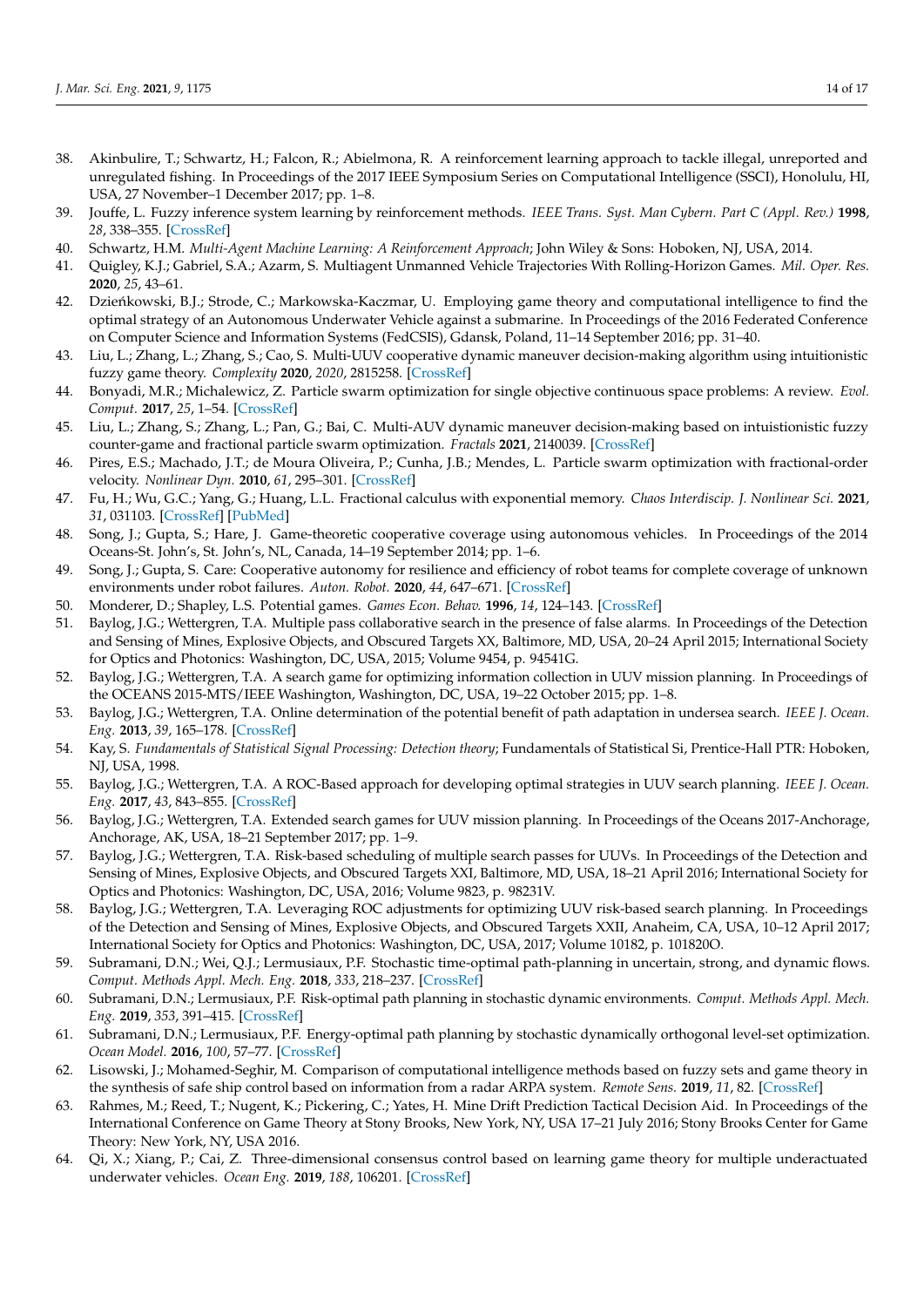- <span id="page-14-0"></span>65. Caiti, A.; Fabbri, T.; Fenucci, D.; Munafò, A. Potential games and AUVs cooperation: First results from the THESAURUS project. In Proceedings of the 2013 MTS/IEEE OCEANS-Bergen, Bergen, Norway 10–13 June 2013; pp. 1–6.
- <span id="page-14-1"></span>66. Caiti, A.; Calabro, V.; Dini, G.; Lo Duca, A.; Munafo, A. Secure cooperation of autonomous mobile sensors using an underwater acoustic network. *Sensors* **2012**, *12*, 1967–1989. [\[CrossRef\]](http://dx.doi.org/10.3390/s120201967)
- <span id="page-14-2"></span>67. Caiti, A.; Calabro, V.; Di Corato, F.; Meucci, D.; Munafo, A. Cooperative distributed algorithm for AUV teams: A minimum entropy approach. In Proceedings of the 2013 MTS/IEEE OCEANS-Bergen, Bergen, Norway, 10–13 June 2013; pp. 1–6.
- <span id="page-14-3"></span>68. Nardi, S.; Della Santina, C.; Meucci, D.; Pallottino, L. Coordination of unmanned marine vehicles for asymmetric threats protection. In Proceedings of the OCEANS 2015-Genova, Genova, Italy, 18–21 May 2015; pp. 1–7.
- <span id="page-14-4"></span>69. Zhu, M.; Martínez, S. Distributed coverage games for energy-aware mobile sensor networks. *SIAM J. Control Optim.* **2013**, *51*, 1–27. [\[CrossRef\]](http://dx.doi.org/10.1137/100784163)
- <span id="page-14-5"></span>70. Nardi, S.; Fabbri, T.; Caiti, A.; Pallottino, L. A game theoretic approach for antagonistic-task coordination of underwater autonomous robots in asymmetric threats scenarios. In Proceedings of the OCEANS 2016 MTS/IEEE Monterey, Monterey, CA, USA 19–23 September 2016; pp. 1–9.
- <span id="page-14-6"></span>71. Goto, T.; Hatanaka, T.; Fujita, M. Payoff-based inhomogeneous partially irrational play for potential game theoretic cooperative control: Convergence analysis. In Proceedings of the 2012 American Control Conference (ACC 2012), Montreal, Canada, 27–29 June 2012; pp. 2380–2387.
- <span id="page-14-7"></span>72. Fabiani, F.; Fenucci, D.; Fabbri, T.; Caiti, A. A distributed, passivity-based control of autonomous mobile sensors in an underwater acoustic network. *IFAC-PapersOnLine* **2016**, *49*, 367–372. [\[CrossRef\]](http://dx.doi.org/10.1016/j.ifacol.2016.10.432)
- <span id="page-14-8"></span>73. Duindam, V.; Macchelli, A.; Stramigioli, S.; Bruyninckx, H. *Modeling and Control of Complex Physical Systems: The Port-Hamiltonian Approach*; Springer Science & Business Media: Cham, Switzerland, 2009.
- <span id="page-14-9"></span>74. Fabiani, F.; Fenucci, D.; Fabbri, T.; Caiti, A. A passivity-based framework for coordinated distributed control of auv teams: Guaranteeing stability in presence of range communication constraints. In Proceedings of the OCEANS 2016 MTS/IEEE Monterey, Shanghai, China, 19–22 September 2016; pp. 1–5.
- <span id="page-14-10"></span>75. Fabiani, F.; Fenucci, D.; Caiti, A. A distributed passivity approach to AUV teams control in cooperating potential games. *Ocean Eng.* **2018**, *157*, 152–163. [\[CrossRef\]](http://dx.doi.org/10.1016/j.oceaneng.2018.02.065)
- <span id="page-14-11"></span>76. Ui, T. A Shapley value representation of potential games. *Games Econ. Behav.* **2000**, *31*, 121–135. [\[CrossRef\]](http://dx.doi.org/10.1006/game.1999.0729)
- <span id="page-14-12"></span>77. Fabiani, F.; Caiti, A. Nash equilibrium seeking in potential games with double-integrator agents. In Proceedings of the 2019 18th European Control Conference (ECC 2019), Naples, Italy 25–28 June 2019; pp. 548–553.
- <span id="page-14-13"></span>78. Van Der Schaft, A. Port-Hamiltonian systems: An introductory survey. In Proceedings of the International Congress of Mathematicians, Madrid, Spain, 22–30 August 2006; European Mathematical Society: Zürich, Switzerland 2006; Volume 3, pp. 1339–1365.
- <span id="page-14-14"></span>79. Qi, X. Coordinated control for multiple underactuated underwater vehicles with time delay in game theory frame. In Proceedings of the 2017 36th Chinese Control Conference (CCC 2017), Da lian, China, 26–28 July 2017; pp. 8419–8424.
- <span id="page-14-15"></span>80. Qi, X.; Xiang, P. Coordinated path following control of multiple underactuated underwater vehicles. In Proceedings of the 2018 37th Chinese Control Conference (CCC 2018), Wuhan, China, 25–27 July 2018; pp. 6633–6638.
- <span id="page-14-16"></span>81. Qi, X.; Cai, Z.J. Cooperative Pursuit Control for Multiple Underactuated Underwater Vehicles with Time Delay in Three-Dimensional Space. *Robotica* **2021**, *39*, 1101–1115. [\[CrossRef\]](http://dx.doi.org/10.1017/S0263574720000922)
- <span id="page-14-17"></span>82. Jakob, M.; Vanek, O.; Bošanskỳ, B.; Hrstka, O.; Pechoucek, M. Adversarial Modeling and Reasoning in the Maritime Domain Year 2 *Report*; Technical Report; Czech Technical University in Prague: Prague, Czech Republic, 2010.
- <span id="page-14-18"></span>83. Vanek, O.; Jakob, M.; Lisỳ, V.; Bosanskỳ, B.; Pechoucek, M. Iterative game-theoretic route selection for hostile area transit and patrolling. In Proceedings of the 10th International Conference on Autonomous Agents and Multiagent Systems (AAMAS 2011), Taipei, Taiwan, 2–6 May 2011; pp. 1273–1274.
- <span id="page-14-19"></span>84. Bošanskỳ, B.; Lisỳ, V.; Jakob, M.; Pechoucek, M. Computing time-dependent policies for patrolling games with mobile targets. In Proceedings of the 10th International Conference on Autonomous Agents and Multiagent Systems (AAMAS 2011), Taipei, Taiwan, 2–6 May 2011.
- <span id="page-14-20"></span>85. Jakob, M.; Vaněk, O.; Pěchouček, M. Using agents to improve international maritime transport security. *IEEE Intell. Syst.* 2011, *26*, 90–96. [\[CrossRef\]](http://dx.doi.org/10.1109/MIS.2011.23)
- 86. Vaněk, O.; Jakob, M.; Hrstka, O.; Pěchouček, M. Using multi-agent simulation to improve the security of maritime transit. In Proceedings of the International Workshop on Multi-Agent Systems and Agent-Based Simulation, Taipei, Taiwan, 2–6 May 2011; Springer: Cham, Switzerland 2011; pp. 44–58.
- <span id="page-14-21"></span>87. Jakob, M.; Vanek, O.; Hrstka, O.; Pechoucek, M. Agents vs. pirates: Multi-agent simulation and optimization to fight maritime piracy. In Proceedings of the 11th International Conference on Autonomous Agents and Multiagent Systems, Valencia, Spain, 4–8 June 2012; pp. 37–44.
- <span id="page-14-22"></span>88. Shieh, E.A.; An, B.; Yang, R.; Tambe, M.; Baldwin, C.; DiRenzo, J.; Maule, B.; Meyer, G. PROTECT: An application of computational game theory for the security of the ports of the United States. In Proceedings of the Twenty-Sixth AAAI Conference on Artificial Intelligence, Toronto, ON, Canada, 22–26 July 2012.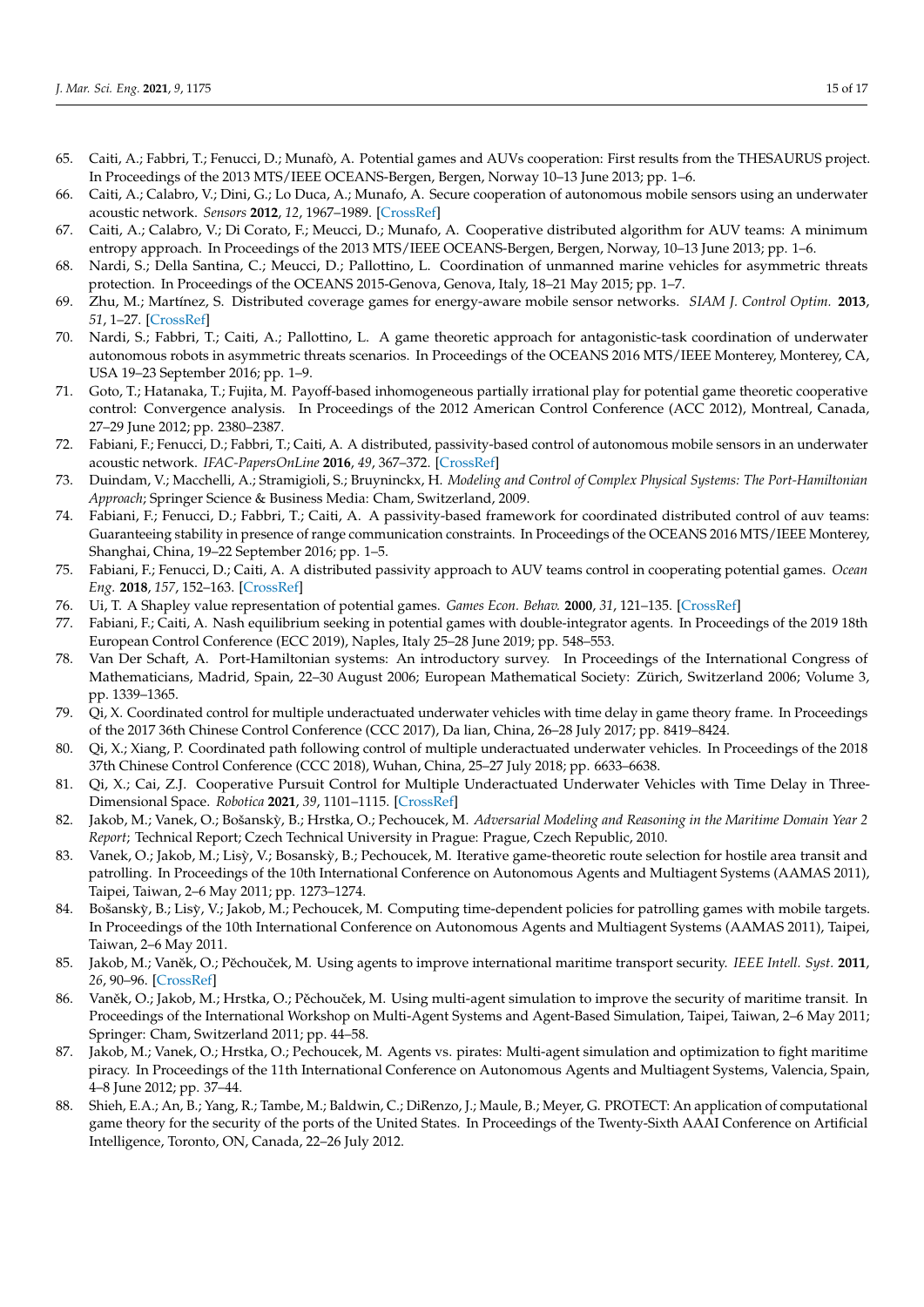- 89. Shieh, E.; An, B.; Yang, R.; Tambe, M.; Baldwin, C.; DiRenzo, J.; Maule, B.; Meyer, G. Protect: A deployed game theoretic system to protect the ports of the united states. In Proceedings of the 11th International Conference on Autonomous Agents and Multiagent Systems (AAMAS 2012)-Volume 1, Valencia, Spain, 4–8 June 2012; International Foundation for Autonomous Agents and Multiagent Systems: Richland, SC, USA 2012; pp. 13–20.
- 90. An, B.; Ordóñez, F.; Tambe, M.; Shieh, E.; Yang, R.; Baldwin, C.; DiRenzo, J., III; Moretti, K.; Maule, B.; Meyer, G. A deployed quantal response-based patrol planning system for the US Coast Guard. *Interfaces* **2013**, *43*, 400–420. [\[CrossRef\]](http://dx.doi.org/10.1287/inte.2013.0700)
- <span id="page-15-0"></span>91. Shieh, E.; An, B.; Yang, R.; Tambe, M.; Baldwin, C.; DiRenzo, J.; Maule, B.; Meyer, G.; Moretti, K. Protect in the ports of Boston, New York and beyond: Experiences in deploying Stackelberg security games with quantal response. In *Handbook of Computational Approaches to Counterterrorism*; Springer: New York, NY, USA, 2013; pp. 441–463.
- <span id="page-15-1"></span>92. Fang, F.; Jiang, A.X.; Tambe, M. Protecting moving targets with multiple mobile resources. *J. Artif. Intell. Res.* **2013**, *48*, 583–634. [\[CrossRef\]](http://dx.doi.org/10.1613/jair.4027)
- <span id="page-15-2"></span>93. Haskell, W.; Kar, D.; Fang, F.; Tambe, M.; Cheung, S.; Denicola, E. Robust protection of fisheries with compass. In Proceedings of the Twenty-Sixth IAAI Conference, Québec City, QC, Canada, 29–31 July 2014.
- <span id="page-15-3"></span>94. Fang, F.; Stone, P.; Tambe, M. When security games go green: Designing defender strategies to prevent poaching and illegal fishing. In Proceedings of the Twenty-Fourth International Joint Conference on Artificial Intelligence (IJCAI-15), Buenos Aires, Argentina, 15–25 August 2015.
- <span id="page-15-4"></span>95. Yin, Y.; An, B. Protecting coral reef ecosystems via efficient patrols. In *Artificial Intelligence and Conservation*; Cambridge University Press: Cambridge, UK 2019; p. 103.
- <span id="page-15-5"></span>96. Yin, Y.; An, B. Efficient Resource Allocation for Protecting Coral Reef Ecosystems. In Proceedings of the Twenty-Sixth International Joint Conference on Artificial Intelligence (IJCAI-16), New York, NY, USA, 9–15 July 2016; pp. 531–537.
- <span id="page-15-6"></span>97. Jain, M.; Korzhyk, D.; Vaněk, O.; Conitzer, V.; Pěchouček, M.; Tambe, M. A double oracle algorithm for zero-sum security games on graphs. In Proceedings of the 10th International Conference on Autonomous Agents and Multiagent Systems-Volume 1, Taipei, Taiwan, 2–6 May 2011; pp. 327–334.
- <span id="page-15-7"></span>98. McMahan, H.B.; Gordon, G.J.; Blum, A. Planning in the presence of cost functions controlled by an adversary. In Proceedings of the 20th International Conference on Machine Learning (ICML-03), Washington, DC, USA, 1–24 August 2003; pp. 536–543.
- <span id="page-15-8"></span>99. Oliva, G.; Setola, R.; Tesei, M. A Stackelberg Game-Theoretical Approach to Maritime Counter-Piracy. *IEEE Syst. J.* **2018**, *13*, 982–993. [\[CrossRef\]](http://dx.doi.org/10.1109/JSYST.2018.2795892)
- <span id="page-15-9"></span>100. De Simio, F.; Tesei, M.; Setola, R. Game Theoretical Approach for Dynamic Active Patrolling in a Counter-Piracy Framework. In *Recent Advances in Computational Intelligence in Defense and Security*; Springer: Cham, Switzerland, 2016; pp. 423–444.
- <span id="page-15-10"></span>101. Solis, C.U.; Clempner, J.B.; Poznyak, A.S. Handling a Kullback-Leibler divergence random walk for scheduling effective patrol strategies in Stackelberg security games. *Kybernetika* **2019**, *55*, 618–640. [\[CrossRef\]](http://dx.doi.org/10.14736/kyb-2019-4-0618)
- <span id="page-15-11"></span>102. Antipin, A.S. An extraproximal method for solving equilibrium programming problems and games. *Zhurnal Vychislitel'noi Mat. I Mat. Fiz.* **2005**, *45*, 1969–1990.
- <span id="page-15-12"></span>103. Kar, D.; Nguyen, T.H.; Fang, F.; Brown, M.; Sinha, A.; Tambe, M.; Jiang, A.X. Trends and applications in Stackelberg security games. In *Handbook of Dynamic Game Theory*; Springer: Cham, Switzerland, 2017; pp. 1–47.
- <span id="page-15-13"></span>104. Sinha, A.; Fang, F.; An, B.; Kiekintveld, C.; Tambe, M. Stackelberg Security Games: Looking Beyond a Decade of Success. In Proceedings of the Twenty-Seventh International Joint Conference on Artificial Intelligence (IJCAI-18), Stockholm, Sweden, 13–19 July 2018; International Joint Conferences on Artificial Intelligence Organization: Stockholm, Sweden, 2018; pp. 5494–5501.
- <span id="page-15-14"></span>105. Xu, L.; Gholami, S.; McCarthy, S.; Dilkina, B.; Plumptre, A.; Tambe, M.; Singh, R.; Nsubuga, M.; Mabonga, J.; Driciru, M.; et al. Stay ahead of Poachers: Illegal wildlife poaching prediction and patrol planning under uncertainty with field test evaluations (Short Version). In Proceedings of the 2020 IEEE 36th International Conference on Data Engineering (ICDE), Dallas, TX, USA, 20–24 April 2020; pp. 1898–1901.
- <span id="page-15-15"></span>106. Blocki, J.; Christin, N.; Datta, A.; Procaccia, A.D.; Sinha, A. Audit games. In Proceedings of the Twenty-Third International Joint Conference on Artificial Intelligence (IJCAI-13), Beijing, China, 3–9 August 2013.
- <span id="page-15-16"></span>107. Blocki, J.; Christin, N.; Datta, A.; Procaccia, A.; Sinha, A. Audit games with multiple defender resources. In Proceedings of the AAAI Conference on Artificial Intelligence, Austin, TX, USA, 25–30 January 2015; Volume 29.
- <span id="page-15-17"></span>108. Kukreja, N.; Halfond, W.G.; Tambe, M. Randomizing regression tests using game theory. In Proceedings of the 2013 28th IEEE/ACM International Conference on Automated Software Engineering (ASE), Silicon Valley, CA, USA, 11–15 November 2013; pp. 616–621.
- <span id="page-15-18"></span>109. Ferris, D.L.; Subramani, D.N.; Kulkarni, C.S.; Haley, P.J.; Lermusiaux, P.F.J. Time-Optimal Multi-Waypoint Mission Planning in Dynamic Environments. In Proceedings of the OCEANS Conference 2018, Charleston, SC, USA, 22–25 October 2018; doi:10.1109/OCEANS.2018.8604505. [\[CrossRef\]](http://dx.doi.org/10.1109/OCEANS.2018.8604505)
- <span id="page-15-19"></span>110. Cococcioni, M.; Pappalardo, M.; Sergeyev, Y.D. Lexicographic multi-objective linear programming using grossone methodology: Theory and algorithm. *Appl. Math. Comput.* **2018**, *318*, 298–311. [\[CrossRef\]](http://dx.doi.org/10.1016/j.amc.2017.05.058)
- 111. Cococcioni, M.; Cudazzo, A.; Pappalardo, M.; Sergeyev, Y.D. Solving the lexicographic multi-objective mixed-integer linear programming problem using branch-and-bound and grossone methodology. *Commun. Nonlinear Sci. Numer. Simul.* **2020**, *84*, 105177. [\[CrossRef\]](http://dx.doi.org/10.1016/j.cnsns.2020.105177)
- <span id="page-15-20"></span>112. Cococcioni, M.; Fiaschi, L. The Big-M method with the numerical infinite *M*. *Optim. Lett.* **2021**, *15*, 2455–2468. [\[CrossRef\]](http://dx.doi.org/10.1007/s11590-020-01644-6)